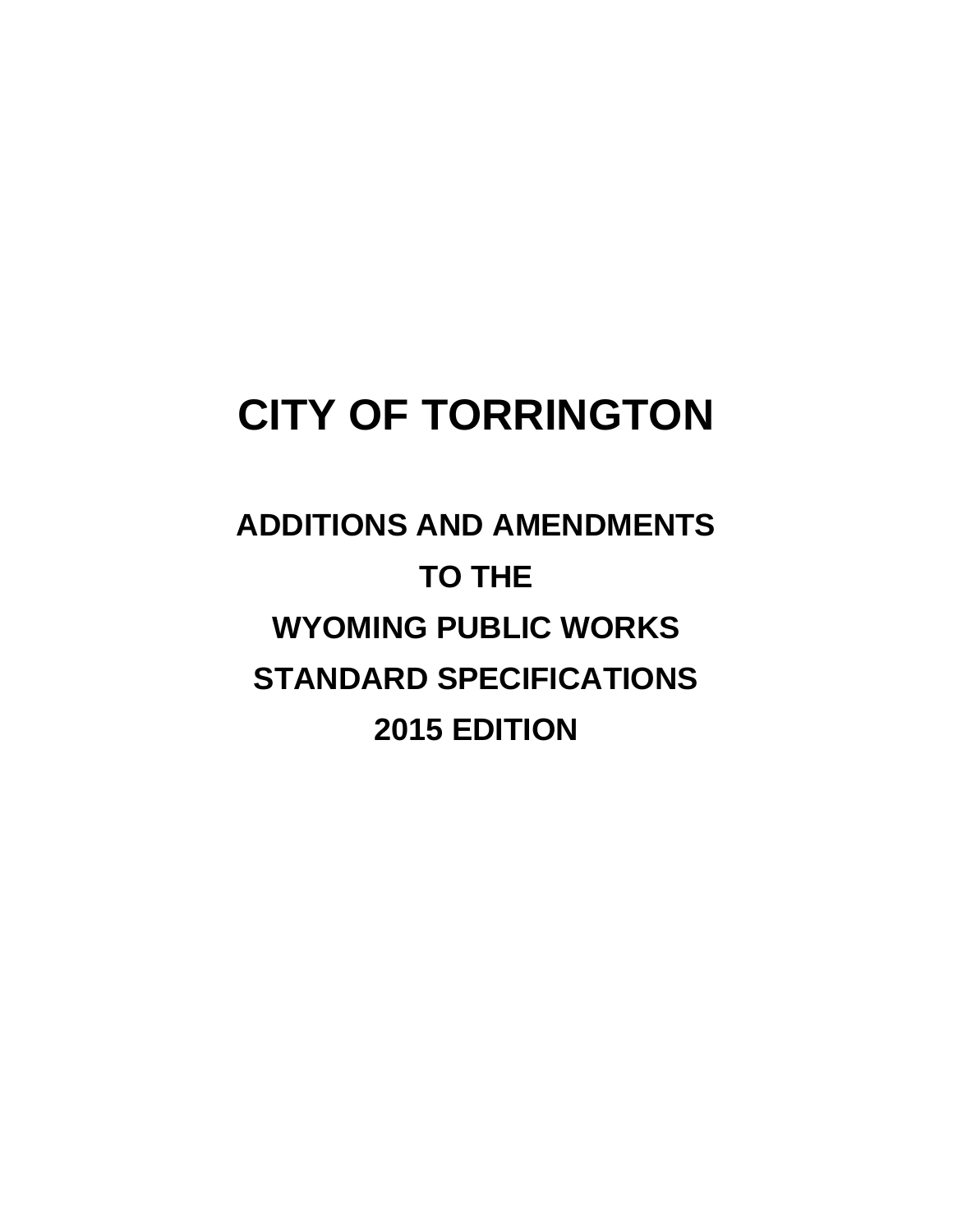The City of Torrington has adopted the following additions, modifications, and deletions to the Wyoming Public Works Standard Specifications, 2015 Edition.

# **DIVISION 1: GENERAL REQUIREMENTS**

# **SECTION 01041 – PROJECT COORDINATION**

# **1.03 – Coordination with Owner and Engineer:**

**ADD** the following to parts A and B:

- A. Bench marks and survey stakes shall be preserved by Contractor and in the case of their destruction they will be replaced by Engineer at Contractor's expense.
- B. Contractor shall correct work failing such tests and test corrected work by an independent testing laboratory at Contractor's expense. Selection of testing laboratory employed by Contractor shall be subject to approval of Engineer.

# **DIVISION 2: SITE WORK**

# **SECTION 02190 – AGGREGATES**

# **2.03 – Aggregate for Untreated Sub-Base and Base:**

**AMEND** last entry in Table under part B item 3 to read:

| Sieve Designation | Grading D |
|-------------------|-----------|
| #200              | $2 - 15$  |

## **2.08 – Aggregate for Plant Mix Wearing Course:**

**AMEND** last two entries in Table under part A to read:

| % By Weight Passing (Type A) |
|------------------------------|
| $10 - 25$                    |
| $2 - 15$                     |
|                              |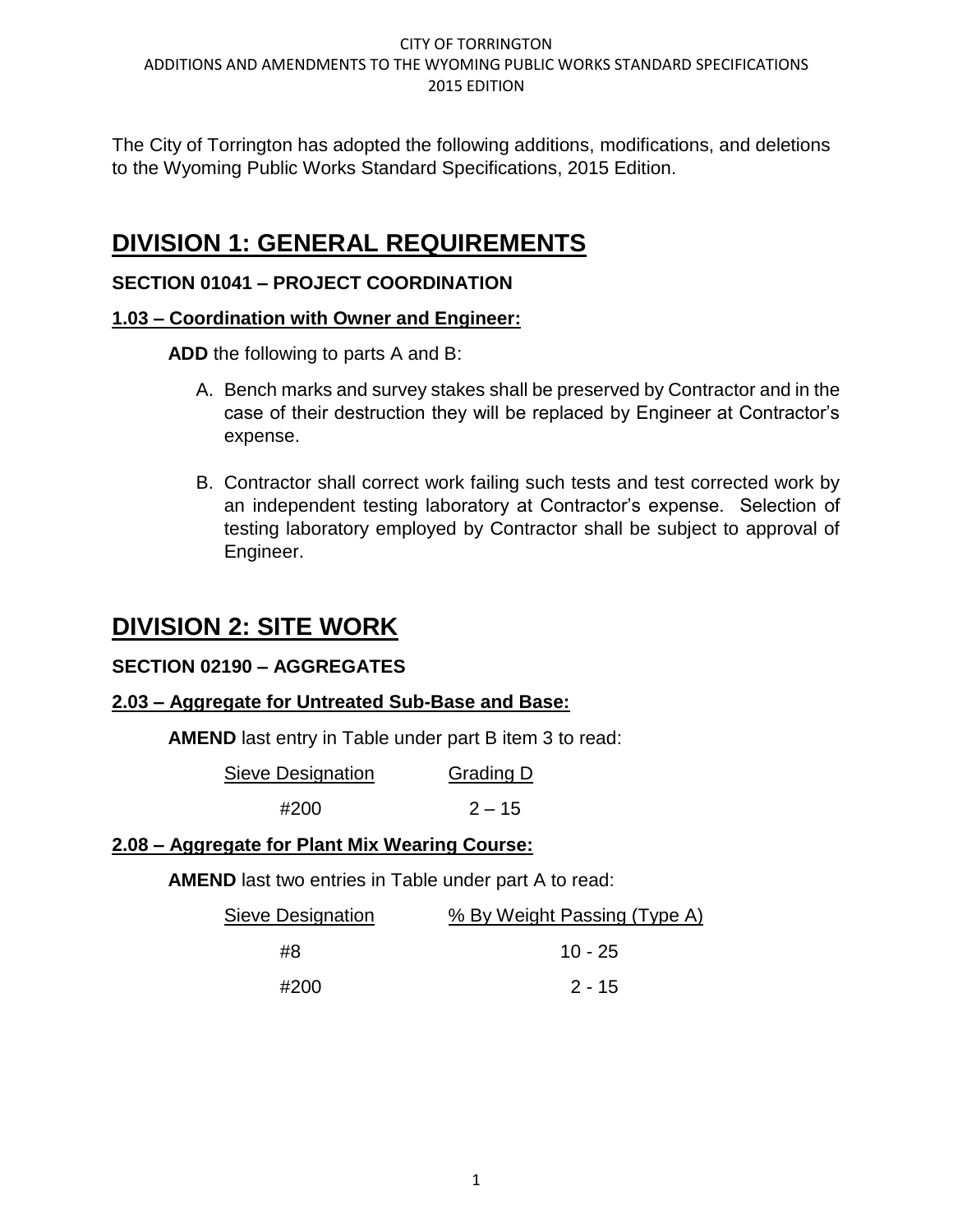# **SECTION 02210 – EXCAVATION AND EMBANKMENT**

## **3.02 – Moisture and Density Control:**

**AMEND** first sentence in part A to read:

A. The Contractor shall provide proper compaction as required to obtain the density of 95% of maximum dry density or as approved by Engineer for all backfills placed and no separate pay compensation shall be allowed for compaction.

# **SECTION 02225 – TRENCH BACKFILL**

## **3.01 – Construction:**

## **AMEND** part B item 4 to read:

4. Surfaces for trenches in gravel streets and alleys shall be restored to their original shape and the surfacing material shall be of equal quality and thickness to the original surface, but in no case shall the depth of base be less than twelve inches (12") in streets and six inches (6") in alleys. Gravel surfacing material shall be approved by the Engineer. Care shall be taken to not contaminate existing gravel surfaces outside the trench area.

# **SECTION 02512 – PLANT MIX PAVEMENTS**

## **3.02 – Application:**

## **H. ROLLERS**

**ADD** the following to heading H part 1:

A minimum of two rollers shall be present on all paving projects.

# **SECTION 02520 – PORTLAND CEMENT CONCRETE PAVEMENT**

## **3.12 – Final Strikeoff:**

**AMEND** part F to read:

F. After the final finish, but before the concrete has taken its initial set, the edges of the pavement along each side of each slab, and on each side of transverse expansion joints, formed joints, transverse construction joints, and emergency construction joints shall be worked with an approved tool and rounded to a radius of one-half (1/2) inch.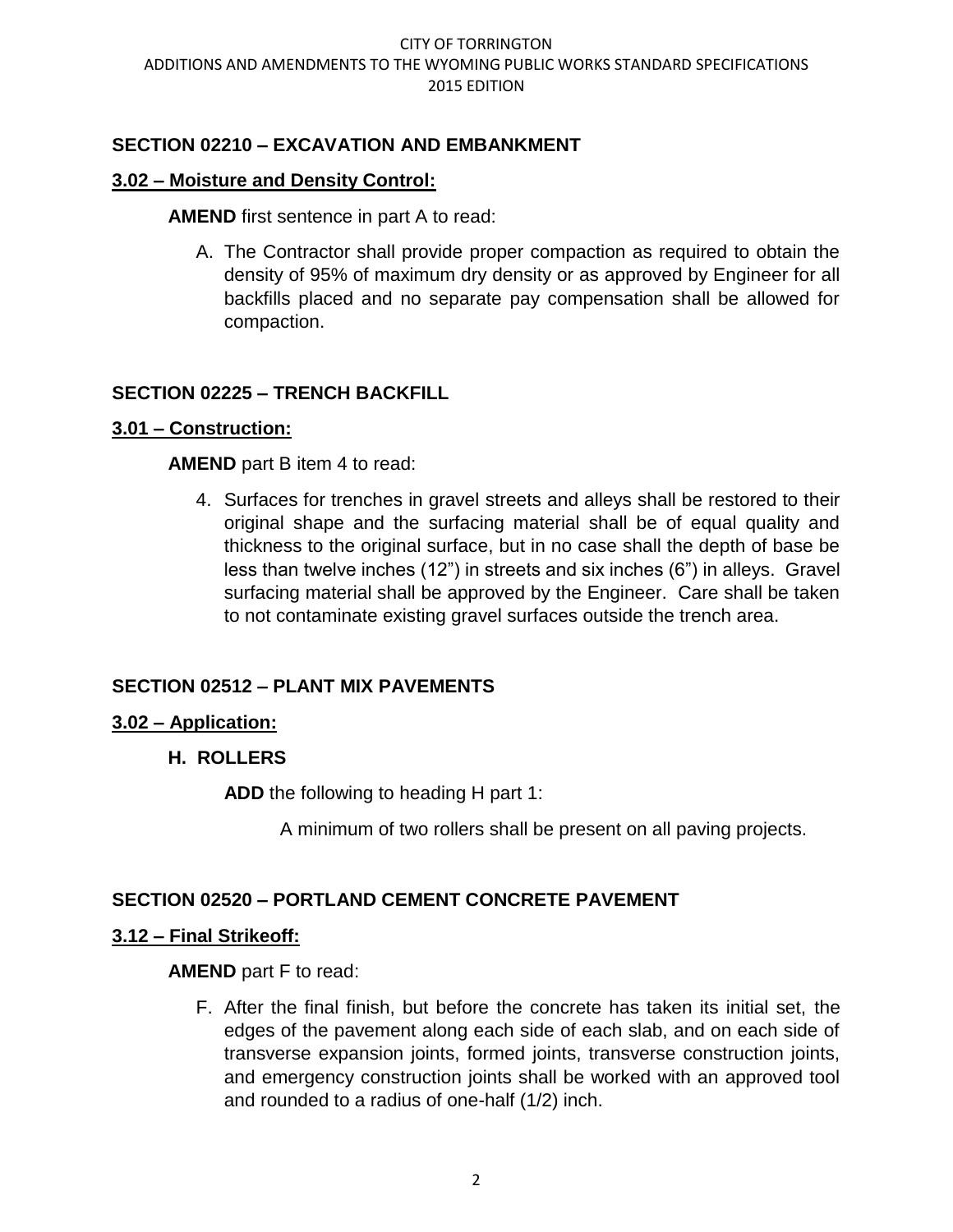# **SECTION 02528 – CONCRETE CURBS AND COMBINED CURBS AND GUTTERS**

# **2.01 – Materials:**

# **AMEND** part A to read:

A. PORTLAND CEMENT CONCRETE – Air-entrained Portland Cement Concrete shall conform to the requirements of Table No. 03304-2.08 in Section 03304, Subsection 2.09, Class 4000.

# **3.04 – Finishing:**

**DELETE** part E in its entirety.

# **3.05 – Jointing:**

**AMEND** parts A and D to read:

- A. CONTRACTION JOINTS Transverse weakened-plane contraction joints shall be constructed at right angles to the curb line at intervals not exceeding 10 feet. Joint depth shall average at least 1/3 of the cross section of the concrete. Joints in new construction shall match joints in adjacent existing concrete.
- D. Curbs or combined curbs and gutters constructed adjacent to existing concrete shall have the same type of joints as in the existing concrete, with similar spacing; however, contraction joint spacing shall not exceed 10 feet.

## **3.06 – Protection:**

**ADD** the following part:

C. Concrete shall not be subjected to vehicular wheel loading for a period of seven (7) days following placement, except as approved by Engineer.

# **3.09 – Tolerances:**

**AMEND** part D to read:

D. Final elevation shall not depart from plan elevation by more than onequarter (1/4) inch.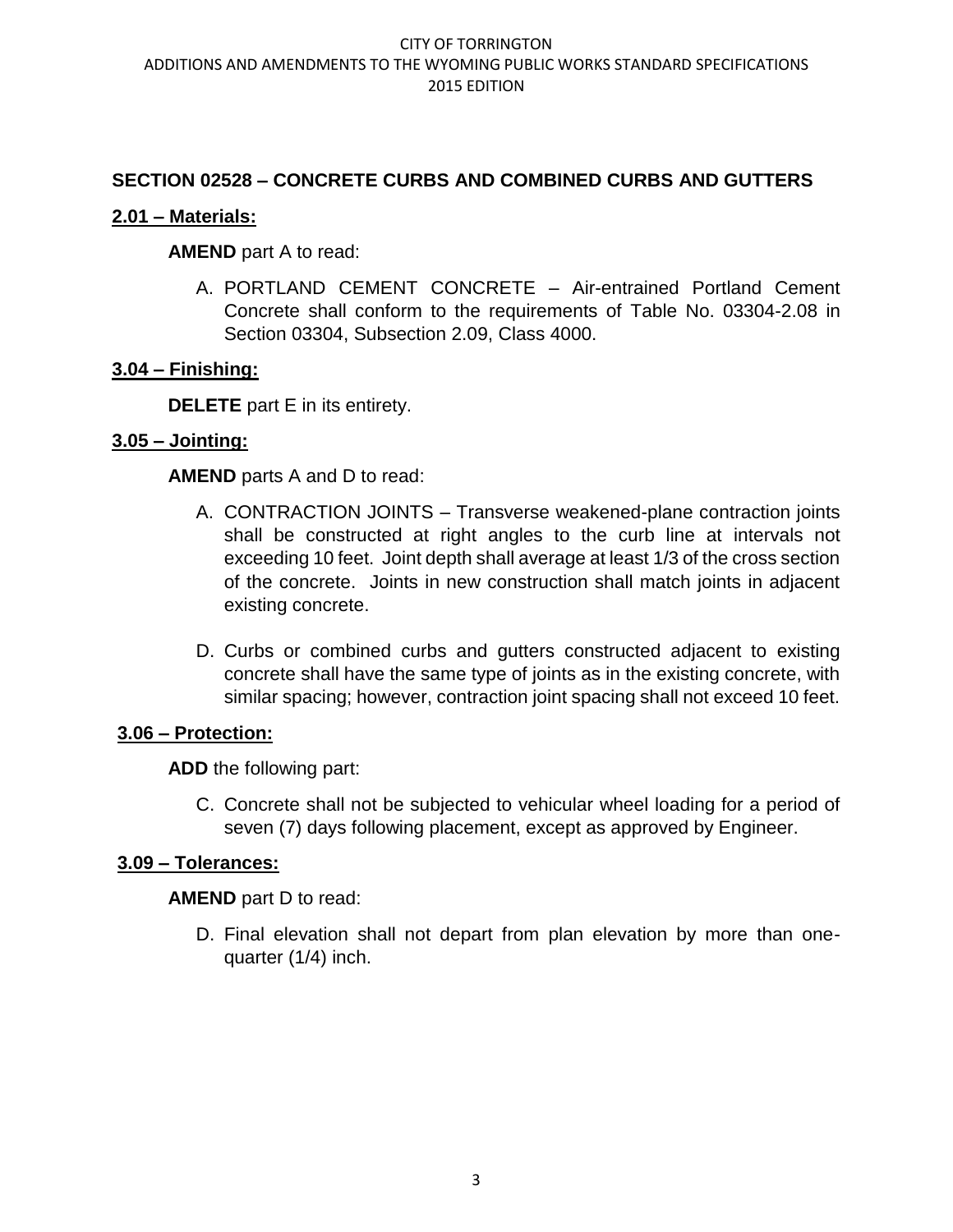# **SECTION 02552 – SEAL COAT**

## **3.02 – Application:**

## **B. EQUIPMENT**

**AMEND** heading B part 3 to read:

3. A pneumatic-tired roller which shall be self-propelled, the gross load of which shall be adjustable to apply 200 to 350 pounds per square inch of compaction width as directed. The operating weight shall be as directed. Tire pressure or contact pressure may be specified for pneumatic-tired rollers. Pneumatic-tired roller shall be operated at a maximum speed of 5 miles per hour.

## **SECTION 02645 – FIRE HYDRANTS**

#### **2.01 – Materials:**

## **A. DRY-BARREL FIRE HYDRANTS**

**AMEND** heading A part 2 to read:

2. Hydrants shall be Red Mueller, Model No. A-423 Super-Centurion 250, counter-clockwise open, for six-foot cover or as approved by Engineer. All cap screws below finish grade shall be stainless steel.

**DELETE** heading A part 3 in its entirety.

#### **3.01 – Installation:**

**AMEND** last sentence in part B to read:

Hydrant installation shall be in accordance with the City of Torrington Standard Drawing #29 (Fire Hydrant & Valve Assembly), or as specified in the Special Provisions.

## **SECTION 02665 – WATER DISTRIBUTION AND TRANSMISSION SYSTEMS**

## **2.01 – Materials:**

## **A. PIPE**

**AMEND** heading A part 1 to read:

A. Pipe used in new water main construction shall be Polyvinyl Chloride Pressure Pipe as specified to follow, unless otherwise called out in the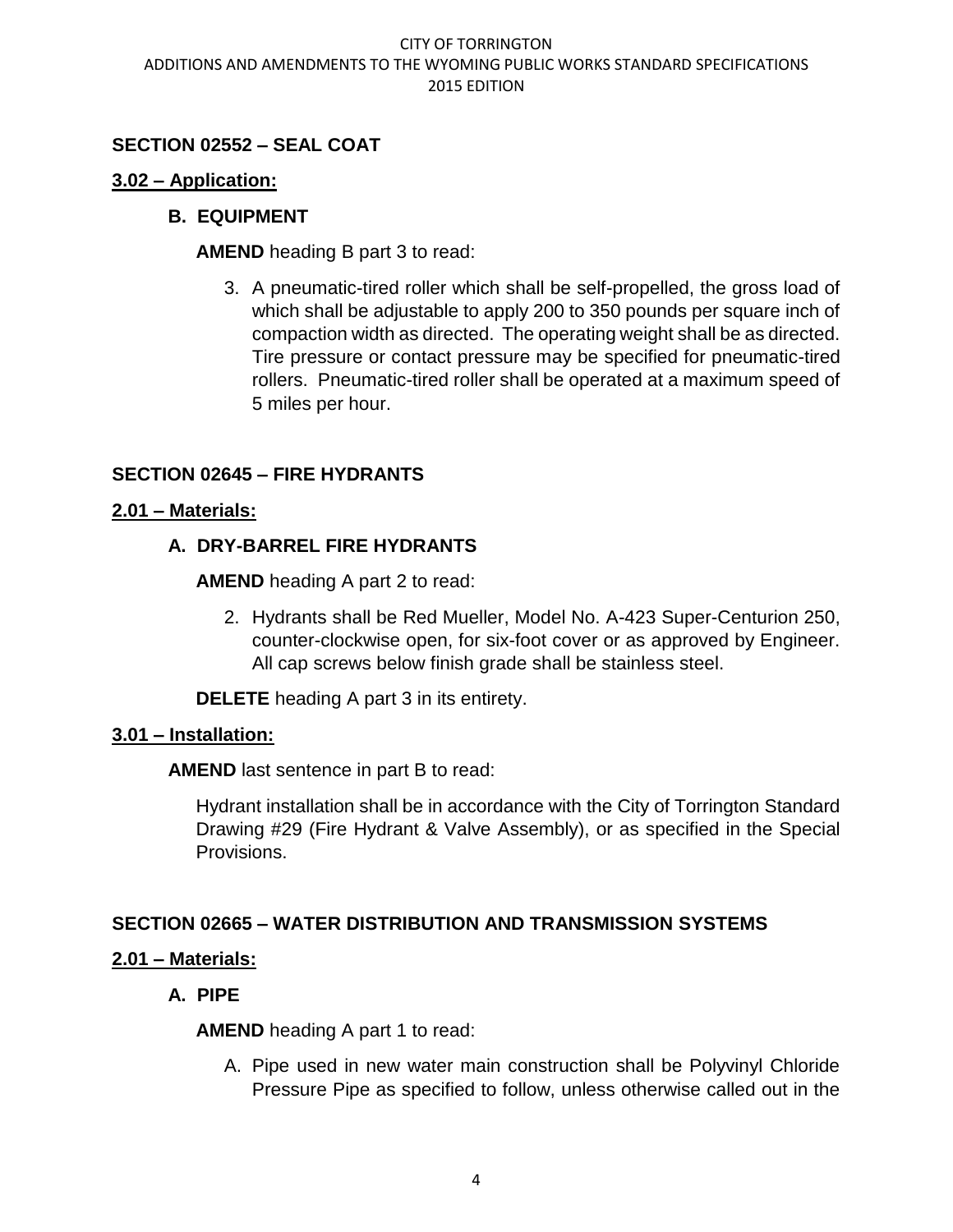Special Provisions. All other water main installations shall be in accordance with the following specifications:

**AMEND** heading A part 2 items (a) and (d) to read:

- a. Ductile Iron Pipe (DIP) shall conform to the provisions of AWWA Specifications C-151. Wall thickness shall be as shown in the Special Provisions. DIP shall have a minimum pressure rating of 150 psi. All above ground DIP shall have a paintable primed coating.
- d. When polyethylene encasement is required, the requirement of AWWA Specification C105/A21.5-10 shall be met.

**AMEND** heading A part 3 item (a) to read:

a. PVC pipe for the water mains shall meet the requirement of AWWA Specification C-900, "Polyvinyl Chloride Pressure Pipe", made to ductile iron O.D.'s for "Push-On" joints, Class 150 (DR 18). Pipe joints shall be with an elastomeric gasket or joint.

**AMEND** heading A part 7 item (a) to read:

a. Pipe used to case waterline – sewerline crossings shall be (PVC) DR-26 water pipe, (PVC) DR-35 sewer pipe, or smooth steel pipe, with a minimum inside diameter of 1.25 times outside diameter of carrier pipe.

**ADD** the following items to heading A part 7:

- c. The minimum yield point of smooth steel casing pipe shall be 35,000 psi with wall thickness to withstand superimposed loads or as required by Engineer. Minimum casing pipe thickness shall be 0.25 inches.
- d. The ends of smooth steel casing pipe shall be beveled for field welding.
- e. All smooth steel casing pipe shall have a coal-tar enamel exterior coating. Damaged coating and field welds shall be painted in accordance with AWWA C203-86, Section 2, prior to installation. Bonded epoxy coatings or other specific cathodic protection may be required in aggressive soils.

# **B. FITTINGS AND COUPLINGS**

**AMEND** heading B part 1 to read:

1. Cast iron or ductile iron fittings used for water mains shall be Class 350 conforming to AWWA C-153, gray-iron and ductile iron fittings for water and other liquids, and shall be connected to the new main with approved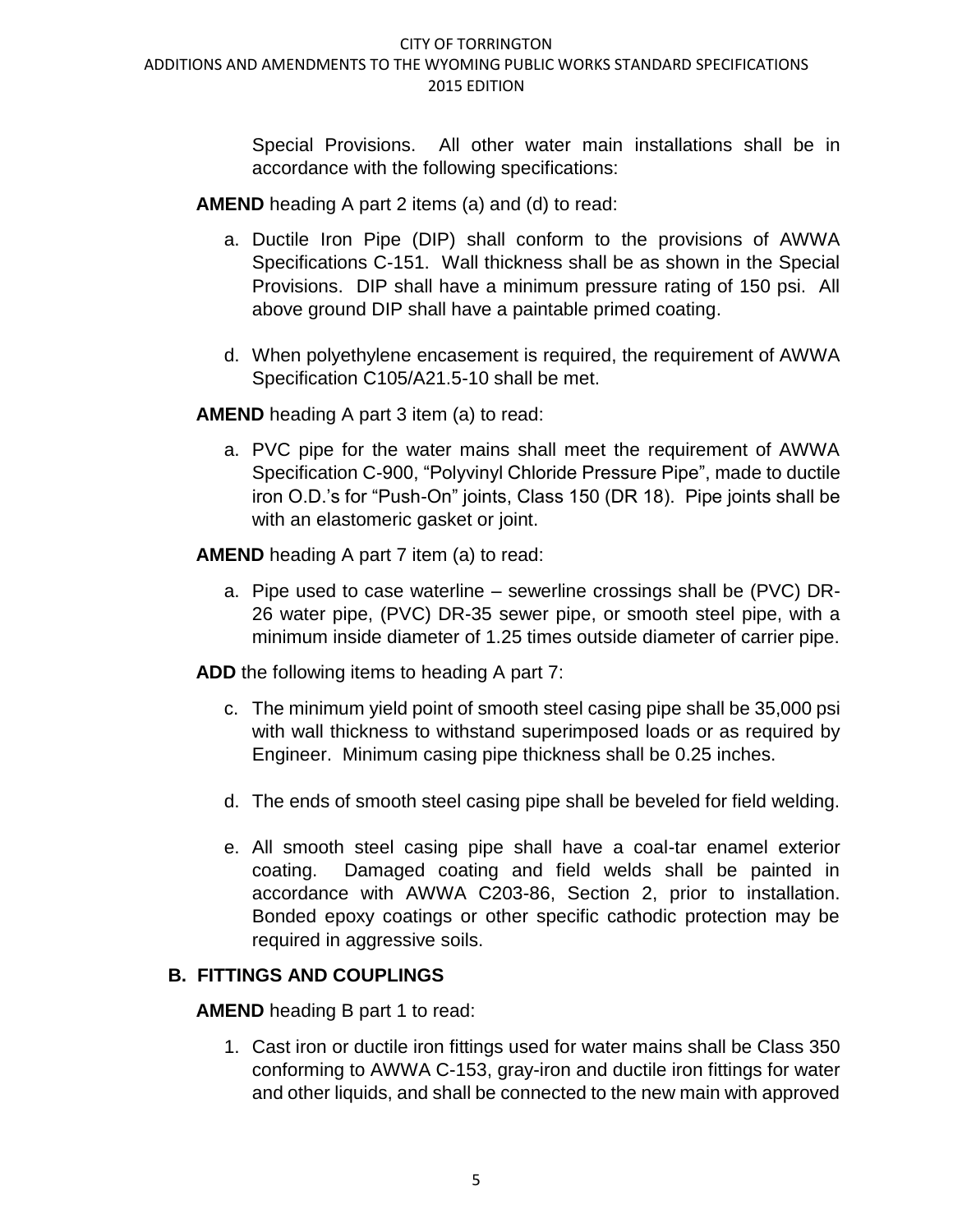mechanical restraints. Joints for ductile iron and PVC pipe shall be mechanical joint or "Push-On" joints conforming to AWWA C-111. The interior of the fitting shall have a cement mortar lining conforming to AWWA C-104. The outside surface of the fitting shall receive a bituminous coating of at least one (1) mil thick. Couplings for making connections to existing pipelines and fire hydrants shall be mechanicaljoint connecting pieces and mechanical-joint sleeves, or an approved equal. If stainless steel cap screws and T-bolts are required below finish grade, anti-seize compound shall be applied to all stainless steel to stainless steel bolt and nut connections prior to assembly.

**AMEND** heading B part 2 to read:

2. Stainless steel tapping sleeves used for 4" to 12" water mains shall be Class 200 conforming to AWWA C-223 standards manufactured by Smith Blair, style 662 or approved equal. Use of tapping sleeve requires approval from the Engineer prior to installation.

**ADD** the following part to heading B:

3. All service connections made to the PVC water main shall be made with Smith Blair 317 TaperSeal saddles, or equal, unless otherwise shown in the Special Provisions.

# **C. AIR RELIEF VALVES, BLOW OFFS, FLUSHING HYDRANTS**

**AMEND** heading C part 2 to read:

2. Flushing hydrants shall be Kupferle Mainguard #77, fabricated post type flushing hydrants. These shall meet pressure and flow requirements equal to or exceeding the main installation or as required by the manufacturer. See City of Torrington Standard Drawing #26 (Water Line Blow-Off Detail).

# **D. GATE VALVES**

**DELETE** heading D in its entirety.

# **E. BUTTERFLY VALVES**

**AMEND** heading E part 1 to read:

1. Butterfly valves for use in the water distribution system shall be Mueller Lineseal XP butterfly valves, Class 250B unless indicated otherwise in the Special Provisions. Butterfly valves shall be furnished with mechanical joint ends and lubricated screw type operators designed for underground service.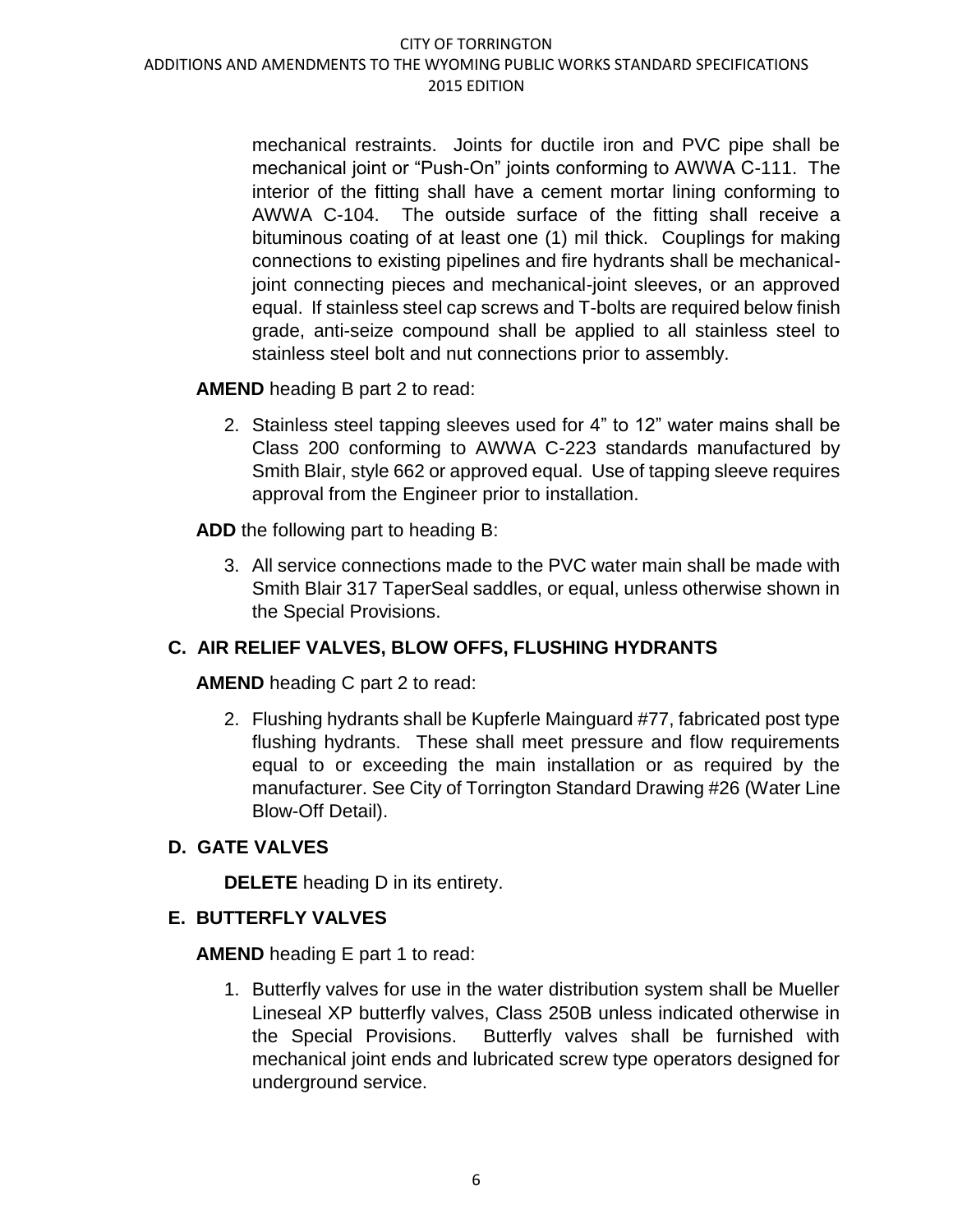# **F. RESILIENT SEATED GATE VALVES**

**AMEND** heading F part 4 to read:

4. Resilient seated gate valves, Class 250, for underground installation shall have two-inch square wrench nut for key operation. Valves up to and including 12" shall be Mueller A-2362 resilient wedge gate valves (no substitutes allowed). Gate valves greater than 12" shall be Mueller A-2361 ductile iron resilient wedge gate valves. Valves greater than 12" may be butterfly valves when approved by the Engineer. All valves shall open counter-clockwise unless otherwise indicated in the Special Provisions. See City of Torrington Standard Drawing #31 (Waterline Valve, Valve Box and Trace Wire).

# **H. WATER SERVICE PIPE**

**AMEND** heading H part 1 to read:

1. Pipe used in water service line construction shall be one inch (1"), one and one-half inch (1-1/2"), or two inch (2") Eagle Pure-Core, CTS 200 psi @ 23° C, SDR 9, ASTM D2737, PE 3408, C3 AWWA C-901, or equal, unless otherwise indicated in the Special Provisions and/or on the drawings. See City of Torrington Standard Drawing #30 (Water Service Line Detail).

# **I. CORPORATION STOPS**

**AMEND** heading I part 1 to read:

1. Corporation stops shall be Mueller B-25008, 300 psi (cc/compression) for one inch (1"), one and one-half inch (1-1/2"), and two inch (2"), unless otherwise indicated in the Special Provisions and/or the drawings.

# **L. CURB STOPS**

**AMEND** heading L part 1 to read:

1. Curb stops shall be Mueller B-25209, quarter turn 300 psi (compression / compression) for one inch (1"), one and one-half inch (1-1/2"), and two inch (2"), unless otherwise indicated in the Special Provisions and/or the drawings.

**ADD** part 2 to heading L:

2. Curb boxes shall be McDonald 5601 to 5607 Series. Concrete lids shall be 5607L and grass lids shall be 5601L. All curb boxes require rods, unless otherwise indicated in the Special Provisions and/or the drawings.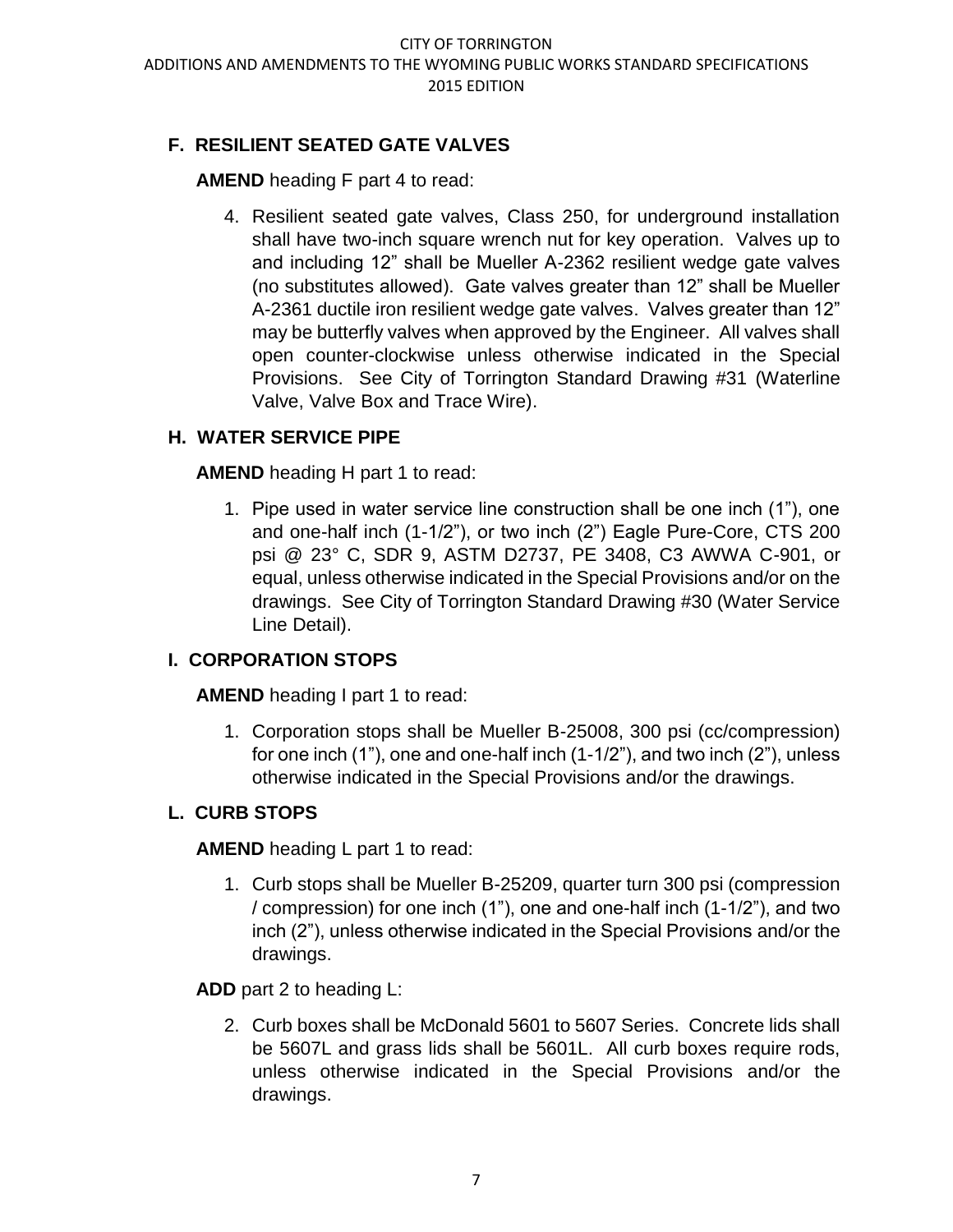# **ADD** the following headings and parts to **SECTION 2.01**

# **N. CASING SEALS**

1. Casing seals shall be constructed of high density rubber with stainless steel bands.

# **O. CASING SPACERS**

1. Casing spacers shall be constructed of stainless steel or polymer supports, or an approved equal, and approved by the Engineer.

# **P. BANDS**

1. Bands shall be stainless steel and shall have a minimum thickness of 0.015 inches and a minimum width of 3/4 inches.

# **Q. TRACE WIRE**

1. Trace wire shall be a minimum 10 gage THHN solid strand copper. All bare wire shall be coated with an approved sealant. See City of Torrington Standard Drawing #31 (Waterline Valve, Valve Box and Trace Wire), Line 6.

# **R. TRACE WIRE CONNECTORS**

1. Connectors shall be an Ideal Industries, model 60/64, underground connector or 3M DBR-6 direct bury connector, or an approved gel-filled direct bury connector.

# **3.01 – Construction:**

# **E. LAYING OF PIPE**

**ADD** the following to part 10 of heading E:

10.Blocking shall bear against undisturbed material and shall be designed on 150 psi minimum main pressure and a maximum of 2,000 psf allowable soil bearing capacity, unless otherwise indicated in the Special Provisions. All fittings must have restraints and shall be Megalug, by EBAA Iron Sales, Inc.

**ADD** the following parts 12 and 13 to heading E:

- 12.Trace wire shall be installed on new water pipe by attaching with vinyl plastic electrical tape, 7 mil thick, 2" wide, to pipe.
- 13.Burial ribbon shall be placed two feet above water pipe and shall be 3 inch wide, 4 mil thick, low-density blue polyethylene plastic film with "water" printed in black letters, suitable for direct bury.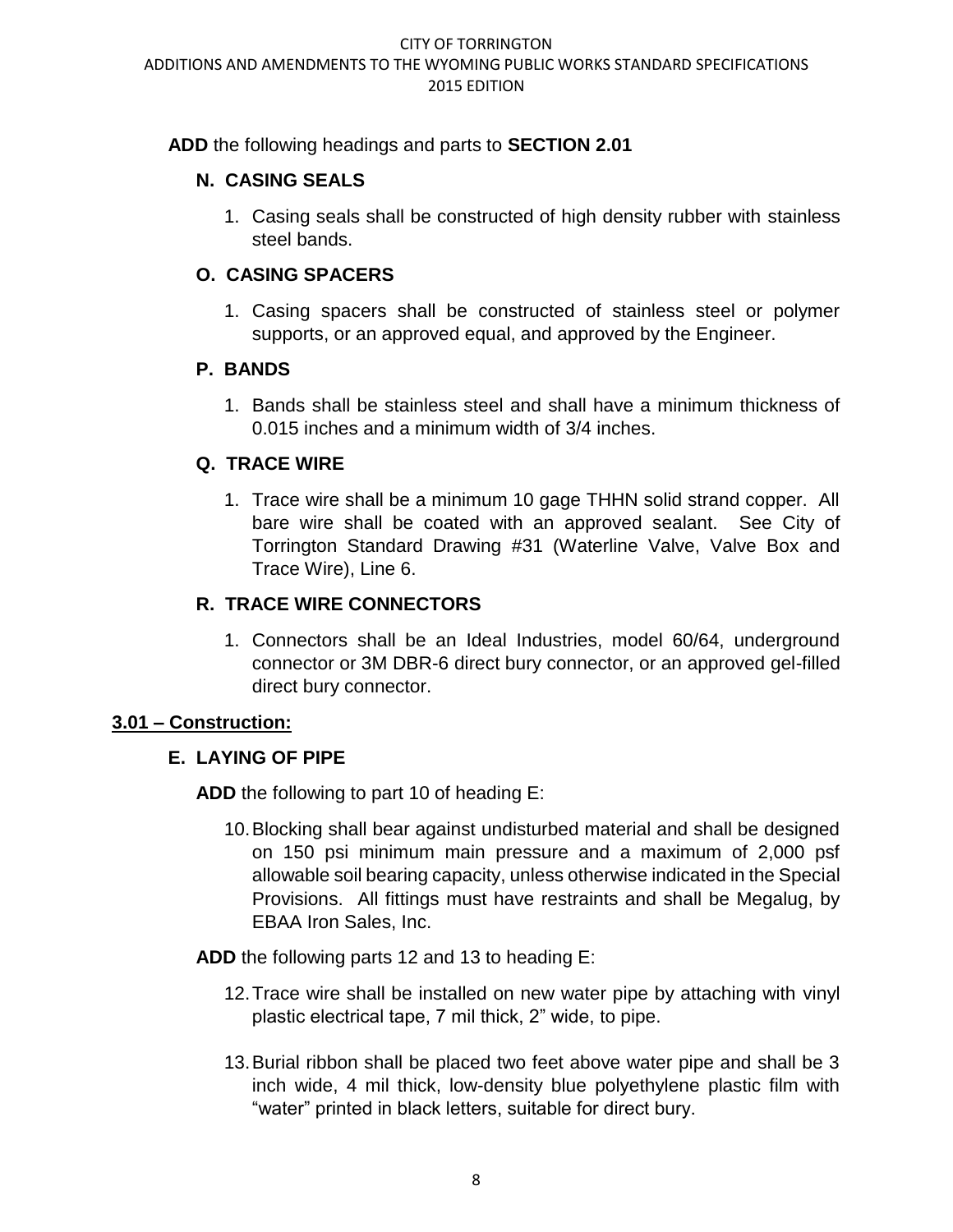**ADD** the following headings and parts to **SECTION 3.01** 

# **G. CASING PIPE INSTALLATION**

- 1. Casing pipe shall be installed at the grade and alignment shown on the drawings.
- 2. Contractor shall provide a smooth, continuous, and uniform casing pipe with no exterior voids. All voids between casing pipe and the soil shall be filled with an approved grout and in a method approved by the Engineer.
- 3. Each section of casing pipe shall be welded with a full penetration butt weld around the circumference of the joint to form a watertight continuous conduit with sufficient strength to withstand all stress of loading and jacking.
- 4. Operations shall be performed in such a manner that will preclude any deflections of the carrier pipe in excess of that allowable by this section for grade and alignment.

# **H. CARRIER PIPE INSTALLATION**

- 1. Carrier pipe shall be installed at the grade and alignment as shown on the drawings.
- 2. Pipe joints shall be adequately protected by spacers to protect joints from over insertion when pipe is being pushed into casing.
- 3. Stainless or polymer casing spacers shall be evenly spaced along each section of pipe. A minimum of three casing spacers shall be attached for each joint of pipe. The linear distance between spacers shall not exceed 6 feet. The spacers shall be attached to the pipe in accordance with the manufacturer's recommendations.
- 4. The distance between the inside of the casing pipe and the outside diameter of the casing spacers shall not be such as to allow excess movement. In no case shall movement in the pipe be allowed that results in excess movement under pressure or joint deflection in water mains, or movement in sewers to such a degree that results in lamp test failure or standing water.
- 5. The ends of the pipe shall be sealed with approved casing seals.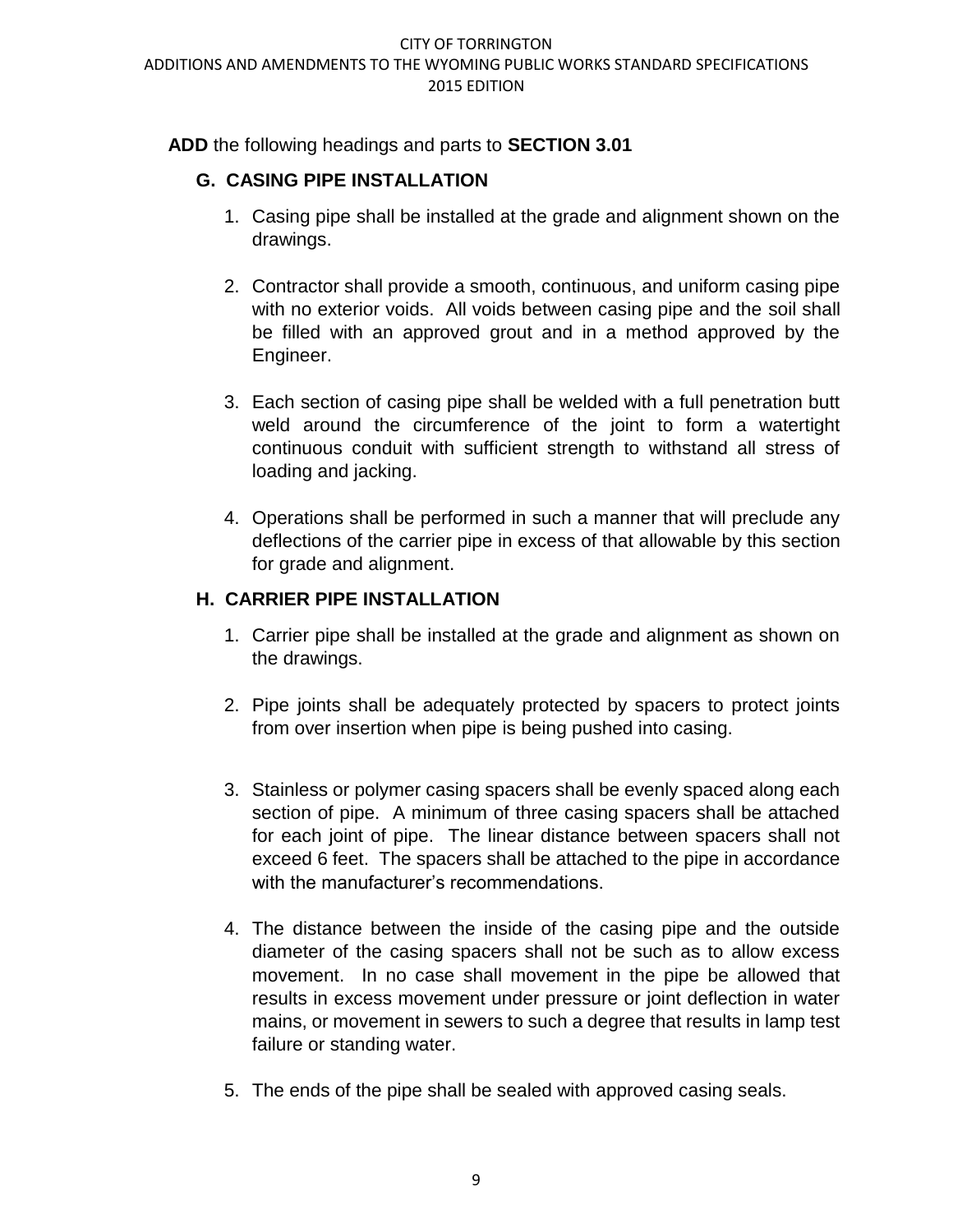# **3.02 – Setting Valves and Valve Boxes:**

**ADD** the following part:

E. Valve boxes shall be centered in a 2' x 2' x 6" deep concrete pad.

# **3.03 – Service Connections:**

## **A. GENERAL**

**AMEND** the last two sentences in heading A part 1 to read:

All services shall have a minimum of 5 feet and a maximum of 6 feet of cover. See City of Torrington Standard Drawing #30 (Water Service Line Detail).

**AMEND** heading A part 3 to read:

3. Installation of water service lines shall be in accordance with City of Torrington Standard Drawing #30 (Water Service Line Detail).

**ADD** the following parts 4 and 5 to heading A:

- 4. Curb stops shall be centered in a 12" x 12" x 4" concrete pad in undeveloped areas and shall also have a steel "T" post placed next to the concrete pad. Curb stops shall be placed in sidewalks in developed areas. See City of Torrington Standard Drawing #30 (Water Service Line Detail).
- 5. All existing water service lines that are abandoned shall be abandoned at the main by shutting the corporation cock, cap corporation, and remove a 2' section of the abandoned service line.

## **3.04 – Valve Thrust Blocks:**

**DELETE SECTION 3.04** in its entirety.

# **SECTION 02700 – SANITARY SEWER SYSTEMS**

## **1.03 – Quality Assurance:**

## **AMEND** part A to read:

A. All new sewer pipe and fittings shall be Polyvinyl Chloride (PVC) pipe, SDR-35, as specified to follow, unless otherwise indicated in the Special Provisions. Wye or tee branches shall be of the same material and design as the sewer pipe used.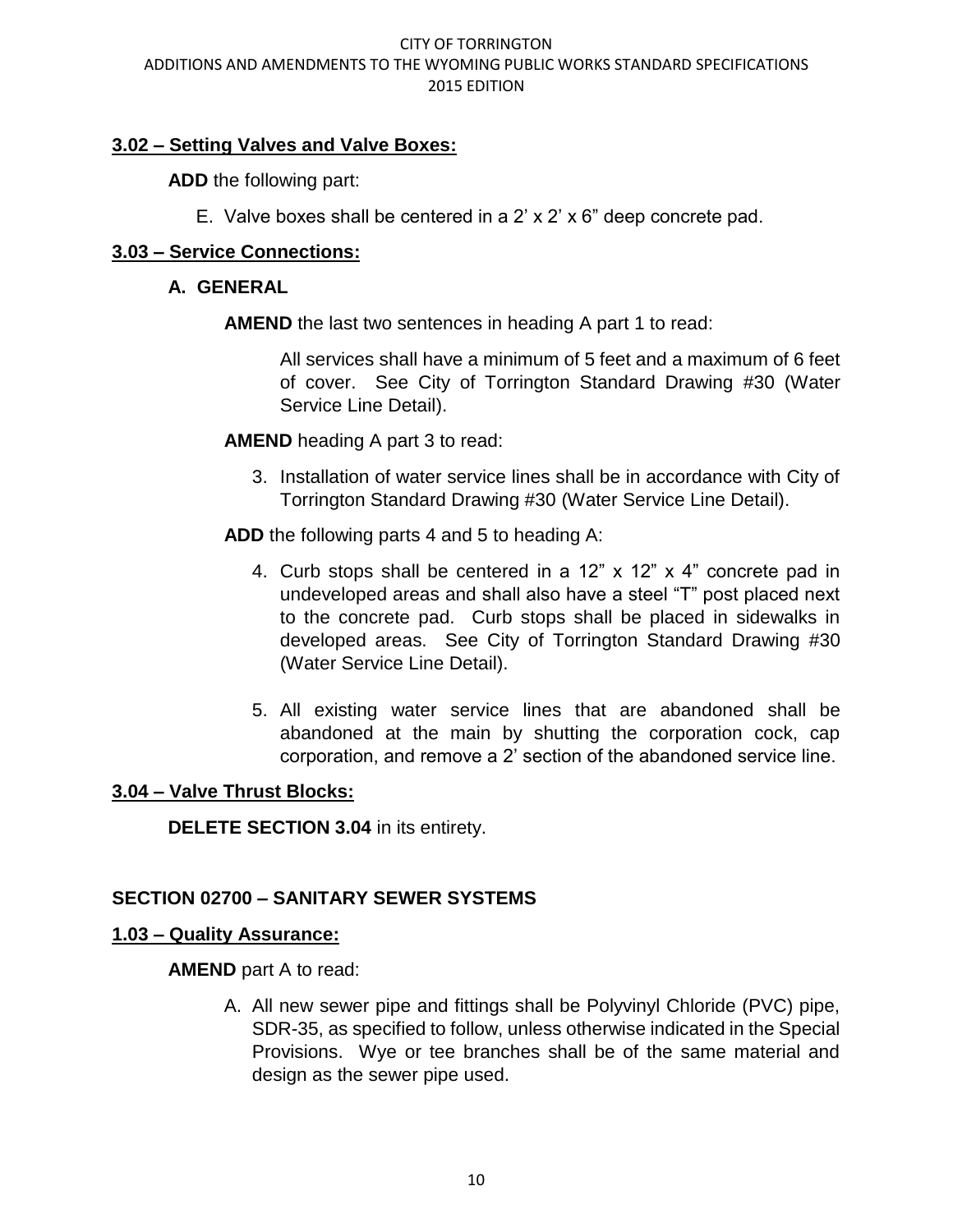# **2.01 – Materials:**

# **F. CASING PIPE**

**AMEND** heading F part 1 to read:

1. Pipe used to case waterline or sewer line crossings shall be PVC DR-26 water pipe, PVC DR-35 sewer pipe, smooth steel pipe of pipe as approved by the Engineer with a minimum inside diameter of 1.25 times outside diameter of carrier pipe.

# **G. MANHOLES**

**AMEND** heading G part 1 to read:

1. Manholes shall be constructed of precast concrete rings with frames and covers and steps in accordance with details shown on City of Torrington Standard Drawings #19 (Standard Precast Manhole) and #22 (Standard Precast Manhole Under 7'-0" Deep).

# **H. RINGS AND COVERS**

**AMEND** heading H part 1 to read:

1. Rings and covers shall be Deeter No. 1256-1258 or equivalent, unless otherwise indicated in the Special Provisions.

## **3.02 – Manhole Installation:**

**AMEND** parts F and G to read:

- F. Manholes shall be located at all changes in pipe sizes, vertical or horizontal alignment, pipe intersections, and the end of lines.
- G. Manhole rings shall be centered in a 6' x 6' x 6" deep concrete pad.

# **3.03 – Service Line Installation:**

## **A. GENERAL**

**AMEND** heading A part 1 to read:

1. Service lines shall be constructed in accordance with City of Torrington Standard Drawing #28 (Sanitary Sewer Service Line).

**ADD** part 3 to heading A:

3. All existing sanitary sewer service lines that are abandoned shall be abandoned at the main.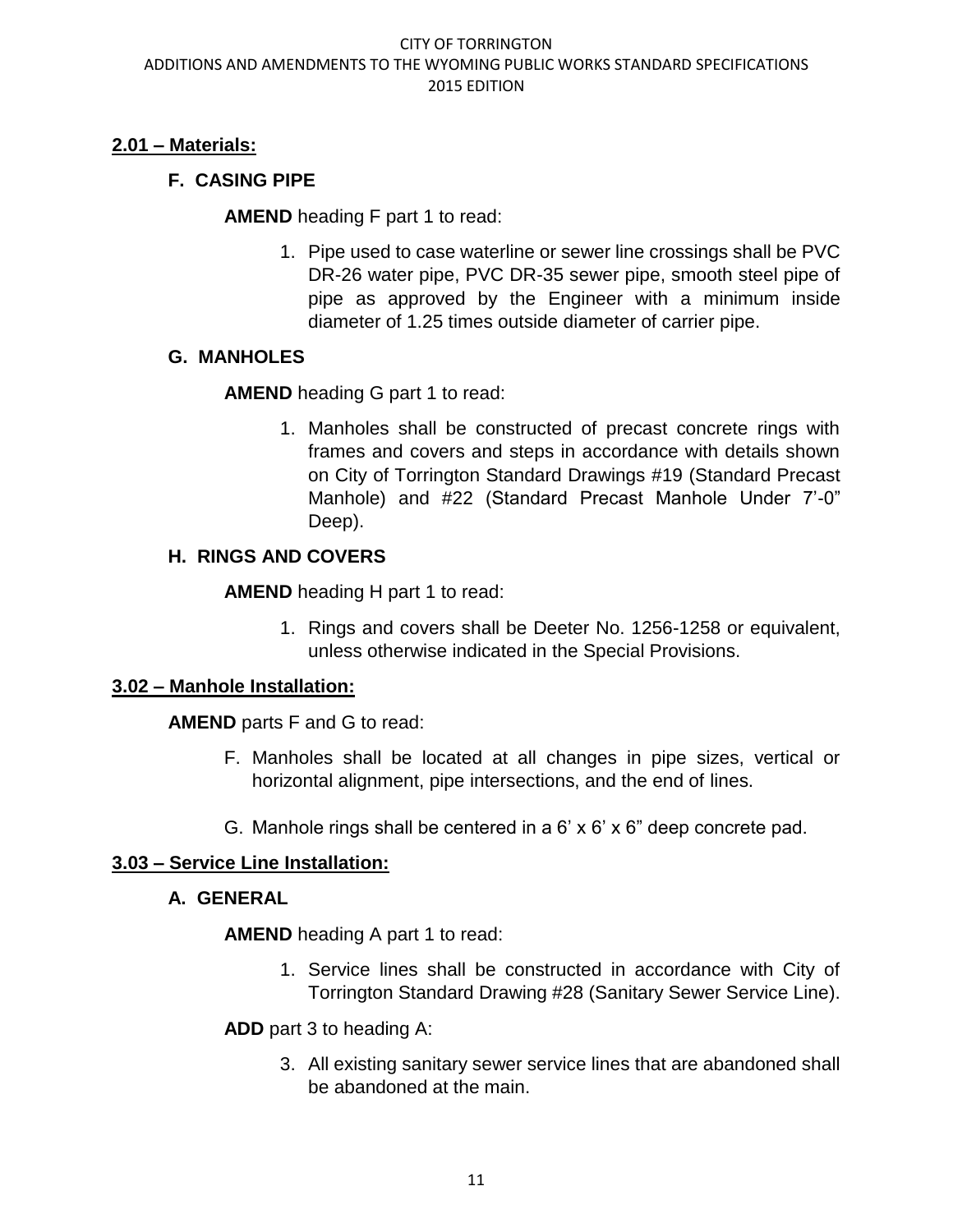# **D. END PIPE MARKER**

**AMEND** heading D to read:

D. The end of newly installed sewer service lines shall be marked by Contractor at the property line by a 2" steel post six feet (6') long, buried in the ground a distance of three feet (3'), and shall be centered in a 2' x 2' x 4" concrete pad.

# **3.04 – Testing:**

# **B. T.V. INSPECTION**

**AMEND** heading B to read:

- 1. All sewer, sanitary or storm, shall be inspected by the use of a Closed-Circuit television camera (CCTV) before final acceptance. The cost of the initial inspection and any follow up inspections shall be borne by the Contractor unless otherwise indicated in the Special Provisions.
- 2. Contractor shall bear all costs incurred in correcting all deficiencies found during television inspection including the cost of any additional television inspection that may be required by the Owner to verify the correction of said deficiency.
- 3. Contractor shall be responsible for all costs incurred in any television inspection performed solely for the benefit of Contractor.
- 4. Thirty (30) days prior to CCTV inspection the Contractor must submit detailed information on the CCTV company, equipment and software to be used to the City Engineer and Water/Sewer Department Supervisor for prior approval.
- 5. CCTV inspections shall be conducted after all utilities have been installed and backfill compaction has been completed, but prior to final paving and/or road surfacing.
- 6. The Contractor shall notify the City Engineer and Water/Sewer Department Supervisor two (2) working days in advance of the anticipated date of televising so that the City Engineer and Water/Sewer Department Supervisor may observe CCTV inspection operations. Schedule shall also include time for pre-cleaning operations if necessary.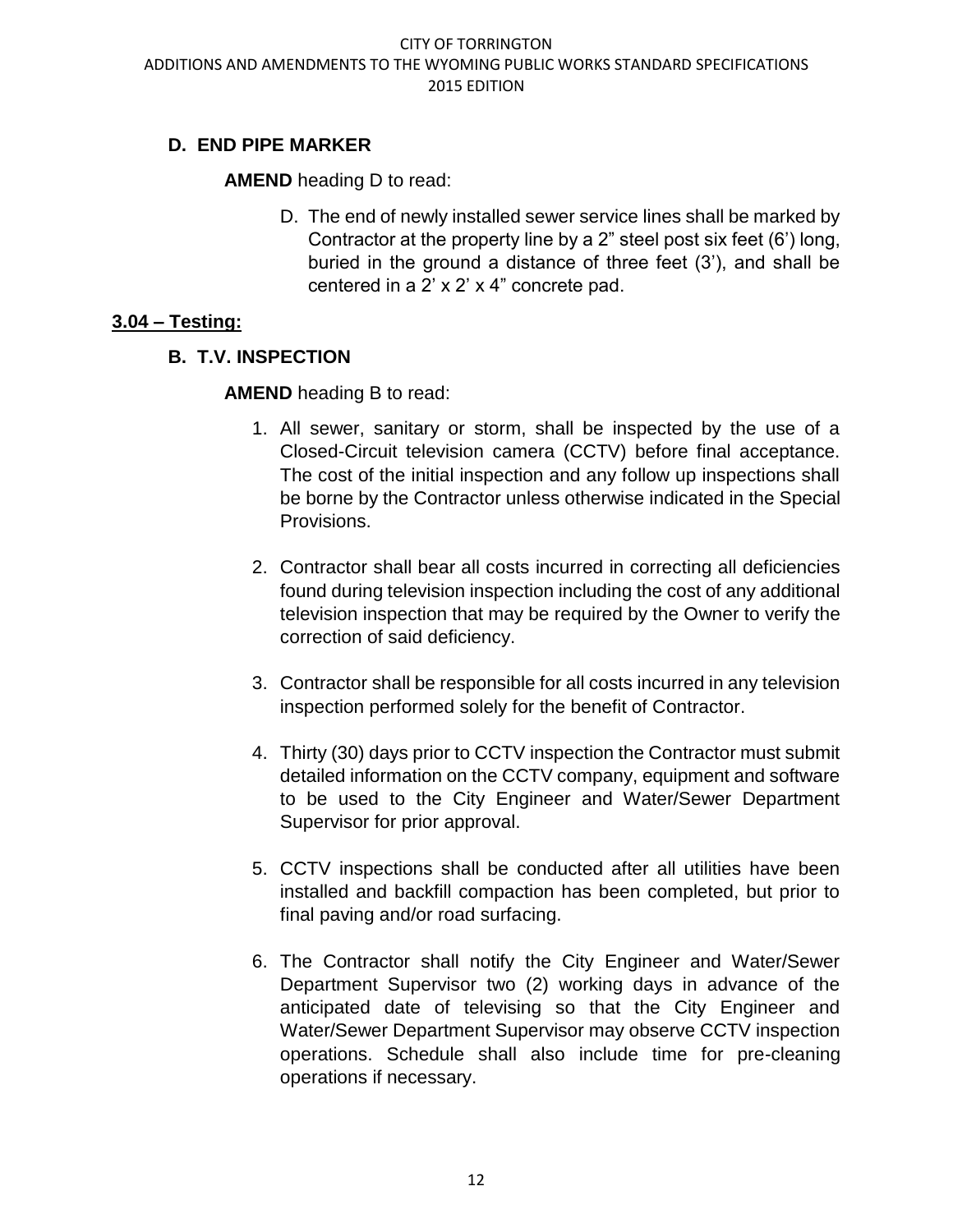- 7. The Contractor is responsible for cleaning and removing any debris in piping. The Contractor shall coordinate with and shall have prior approval from the City Engineer and Water/Sewer Department Supervisor for determination of equipment required and its use.
- 8. CCTV inspections shall be digitally recorded. Three copies in a flash drive or DVD format with a detailed software generated report in PDF format shall be provided to Owner.
- 9. Minimum Requirements:
	- a. Self-propelled motor operated wheeled or track transporter with Optical Zoom Pan and Tilt color Camera must have lighting that provides directional lighting for 6"-72" pipe.
	- b. Continuous video capability up to 1000'.
	- c. Must be capable of inspecting all joints, taps and manholes.
	- d. Inspection must be clear and visible and able to operate under high humidity conditions.
	- e. Must provide a detailed software report in PDF and video format of all footage, Manhole #'s, location, project #, project name, contractor name, tap locations, distance between manholes, size of pipe, type of pipe, detailed notes of any debris, imperfections and any issues found.

**ADD** the following **SECTION 02701:**

# **SECTION 02701 – SANITARY SEWER REHABILITATION CURED-IN-PLACE-PIPE (CIPP)**

**PART 1 GENERAL**

## **1.01 Summary:**

A. The Contractor shall furnish all labor, equipment and materials necessary to complete the lining of sanitary sewers as stipulated herein and as shown on the Contract Drawings. The work shall include the preparation of the construction site, including cleaning and flushing of existing piping; flow control bypass pumping, protection of existing conditions during installation work; unloading; hauling; distribution and installation; testing of all pipe fittings, scaffolding, piping, valves, boilers, etc. and other accessories as required for proper installation; protection of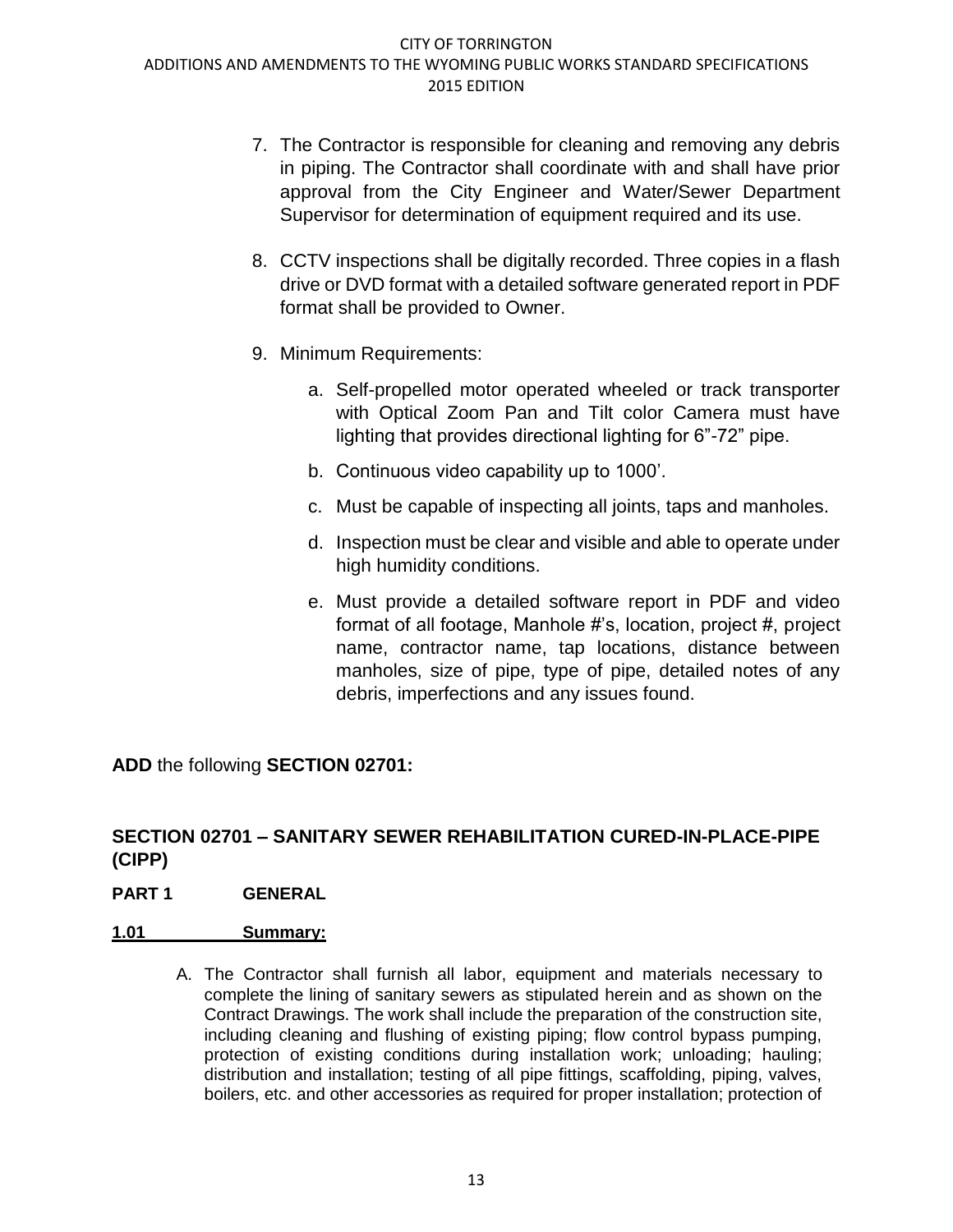the site during the work, including protection of necessary watchmen, warning lights, barricades, traffic control, dust control and maintenance of detours, as needed; and the cleanup of the work site.

B. It is the intent of this section to provide for the stabilization of the identified pipeline(s) or conduit(s) by the installation of a resin-impregnated flexible tube that is expanded to fit tightly against the host pipeline. The resin shall be cured by means of hot water or hot steam to produce a hard, impermeable pipe that is continuous and tight fitting.

## **1.02 References:**

- A. ASTM D-543 Standard Test Method for Resistance of Plastics to Chemical Reagents
- B. ASTMD-638 Test Method for Tensile Properties of Plastics
- C. ASTM D-790 Standard Test Methods for Flexural Properties of Unreinforced and Reinforced Plastics and Electrical Insulating Materials
- D. ASTM D-1682 Test Methods for Breaking Load and Elongation of Textile Fabric
- E. ASTM D-2990 Standard Test Methods for Tensile, Compressive, and Flexural Creep and Creep-Rupture of Plastics
- F. ASTM D-3567 Standard Practice for Determining Dimensions of Reinforced Thermosetting Resin Pipe (RTRP) and Fittings
- G. ASTM D-5813 Standard Specification for Cured-in-Place Thermosetting Resin Sewer Pipe
- H. ASTM F-1216 Standard Practice for Rehabilitation of Existing Pipelines and Conduits by the Inversion and Curing of a Resin-Impregnated Tube
- I. ASTM F-l743 Standard Practice for Rehabilitation of Existing Pipelines and Conduits by Pulled-In-Place Installation of Cured-In-Place Thermosetting Resin **Pipe**
- J. ASTM F-2019 Standard Practice for Rehabilitation of Existing Pipelines and Conduits by the Pulled in Place Installation of Glass Reinforced Plastic (GRP) Cured in Place Thermosetting Resin Pipe (CIPP)
- K. DIN EN 761 Plastic Piping Systems: Glass-Reinforced Thermosetting Plastics (GRP) Pipes – Determination of the Creep Factor Under Dry Conditions
- L. APS Water Porosity Standard

## **1.03 Qualifications:**

The CIPP system proposed (materials, methods, and workmanship) must be proven through previous successful installations to an extent and nature satisfactory to the Owner and the Engineer that said prior experience is commensurate with the size of the project being proposed herein. Since CIPP is intended to have a minimum 50 year design service life, only products incorporating the materials, methods of installation, and QA/QC procedures deemed to have this performance level will be accepted.

Products and Installers seeking approval must meet ALL of the following criteria to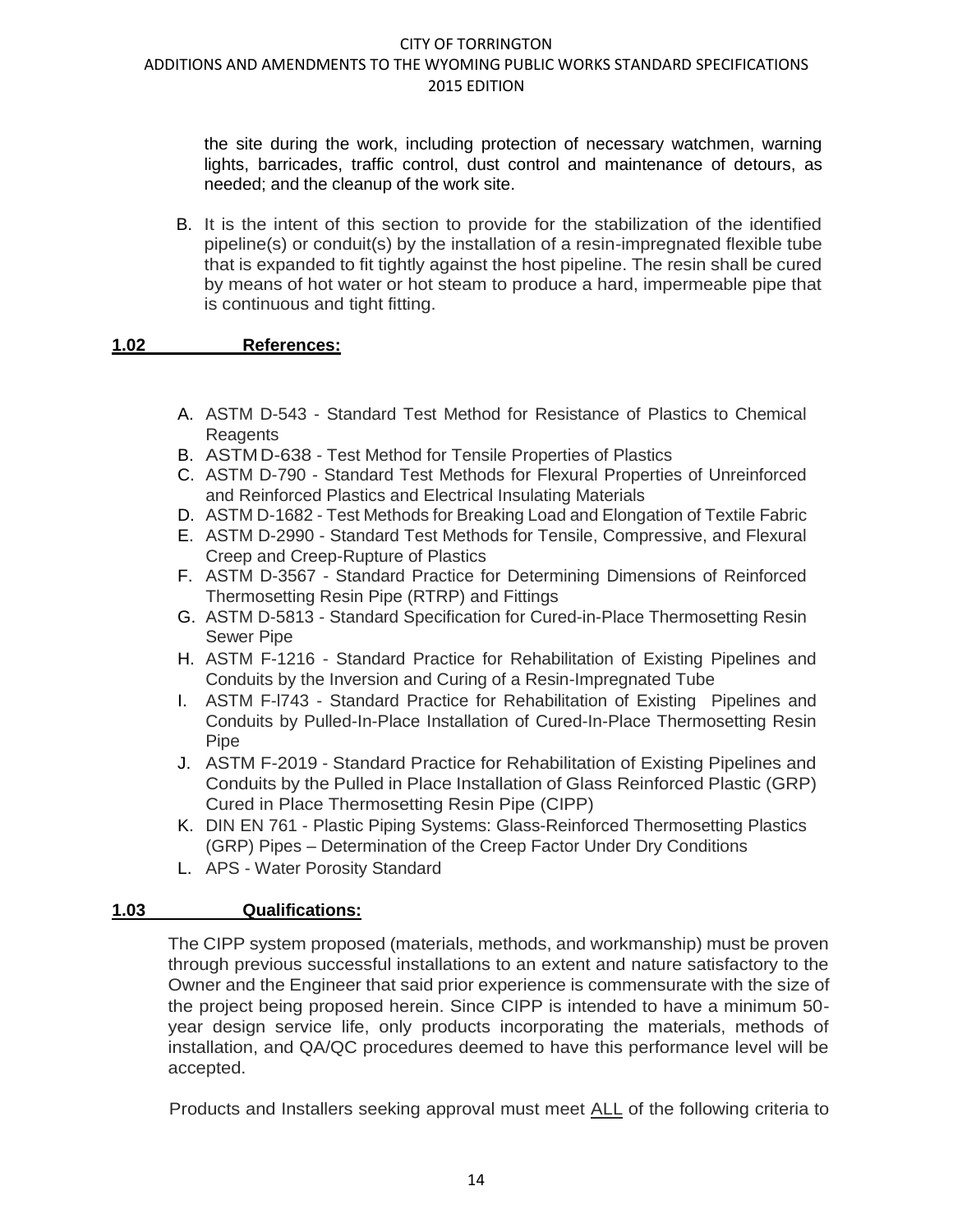be deemed commercially acceptable:

- A. Minimum of 50,000 linear feet or 100 line sections must have been successfully installed.
- B. The Manufacturer (Licensor) shall have completed sufficient enough testing to document that the materials and method(s) of installation proposed will produce the desired long-term performance.
- C. Installer must satisfy all insurance, financial, and bonding requirements of the Owner, and must have at least three years active experience in the commercial installation of the product bid.
- D. The Installer's key personnel shall have at least 50000 linear feet and/or 100 line sections of successful experience (including a sufficient quantity of the sizes proposed for this project) and must be on-site at all times during the installation of the CIPP products.
- E. Installer shall be "ISO" certified or demonstrate he/she has a similar third-party quality assurance system in place.
- F. Installer shall designate a wet-out facility which they own or are closely associated with and shall provide liner tubes from the designated facility only.

Suitable documentation of the above qualifications shall be provided with or prior to the proposal submission.

## **1.04 Submittals:**

After award of the Contract and before any materials are delivered to the job site, the Contractor shall submit to the Engineer the following information:

- A. CIPP System Manufacturer's certification that the materials and the installation procedures to be used in the work performed meets the referenced standards and these specifications.
- B. License or certificate verifying CIPP System Manufacturer's approval of the installer; including the level of training that the Contractor's proposed installation team has completed.
- C. Proposed equipment information and written performance work procedures for accomplishing the items of work on this specific project.
- D. CIPP product technical data (i.e., resin, tube material, resin enhancer, bond enhancer, sealant/caulking material, resin curing schedule including time and temperature, certifications of applicability, qualified testing results, etc.) and the CIPP System Manufacturer's instructions for the resin and catalyst system.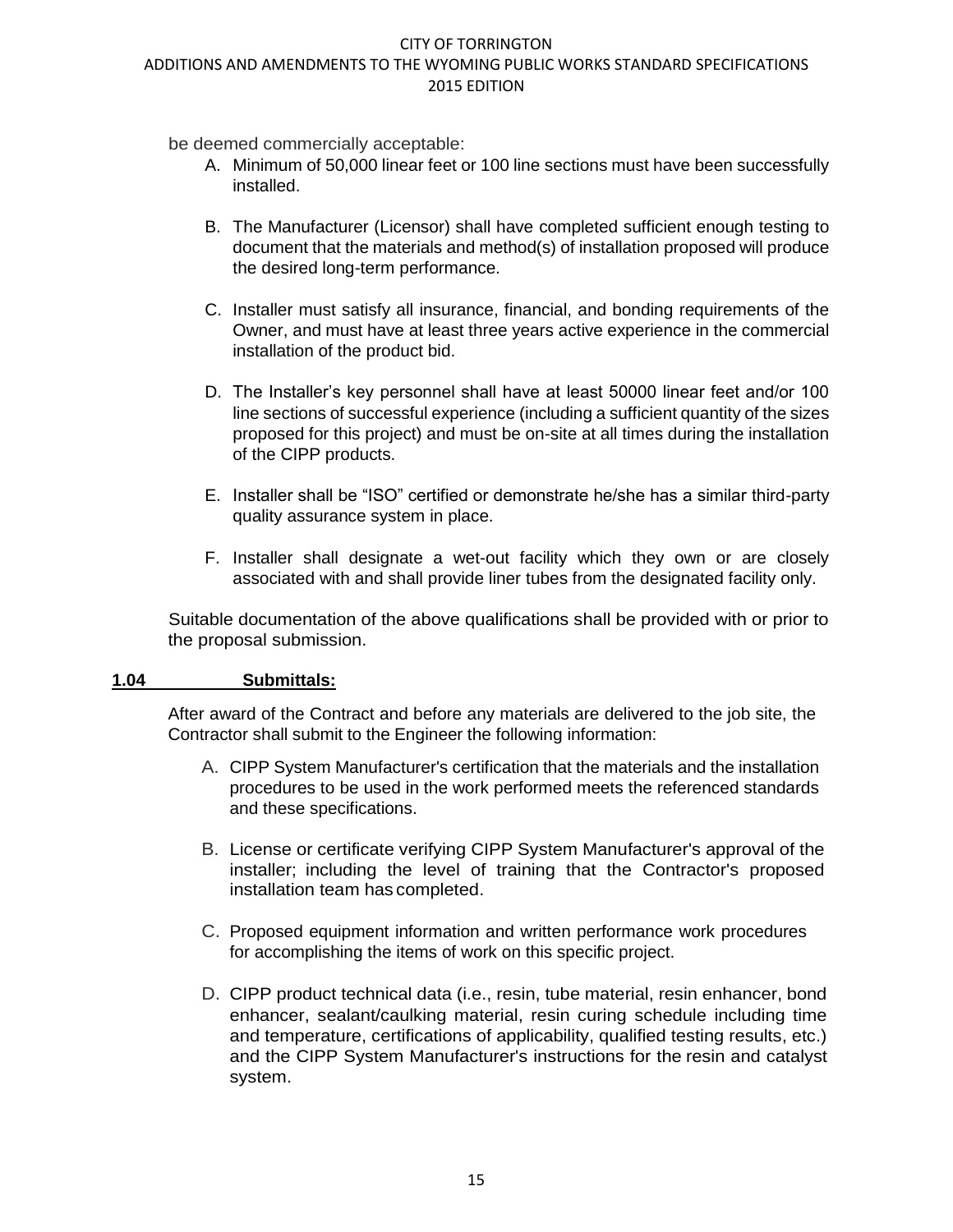- E. Design calculations for wall thickness designs which are to be completed by a registered professional engineer proficient in the design of close-fit pipe lining systems.
- F. Certification: Affidavit for flat plate samples.
- G. Public Relations: Notification Flyers.
- H. Lateral Reinstatement: Products and Methods.
- I. Inspection Information: Video recordings (DVD or USB Thumb Drive) of pre and post-insertion inspections and curing logs.

Upon approval of the Engineer, the manufacturer's recommendations shall become the basis for acceptance or rejection of actual methods of installation used in the work.

#### **1.05 Delivery, Storage, and Handling:**

- A. Protection: The Contractor shall use reasonable means to protect sewer lining materials before, during, and after installation and to protect the installed work and materials of all other trades.
- B. Replacement: In the event of damage to the sewer lining materials, the Contractor shall make timely repairs and replacements necessary to the approval of the Engineer at no additional cost to the Owner.

#### **1.06 Warranty:**

A. The Contractor shall warrant all work to be free from defects in workmanship and materials for a period of one year from the date of final completion of the project.

#### **1.07 Existing Sewer System:**

- A. Active Sewers: The Contractor shall maintain in operating condition all active sanitary and storm sewers encountered in the sewer lining installation.
- B. Existing Manhole Connections: The Contractor shall make connections in accordance with local standards and shall exercise reasonable care to prevent debris from entering sewers.

## **PART 2 MATERIAL AND EQUIPMENT**

#### **2.01 Felt Lining CIPP System:**

A. Tube Materials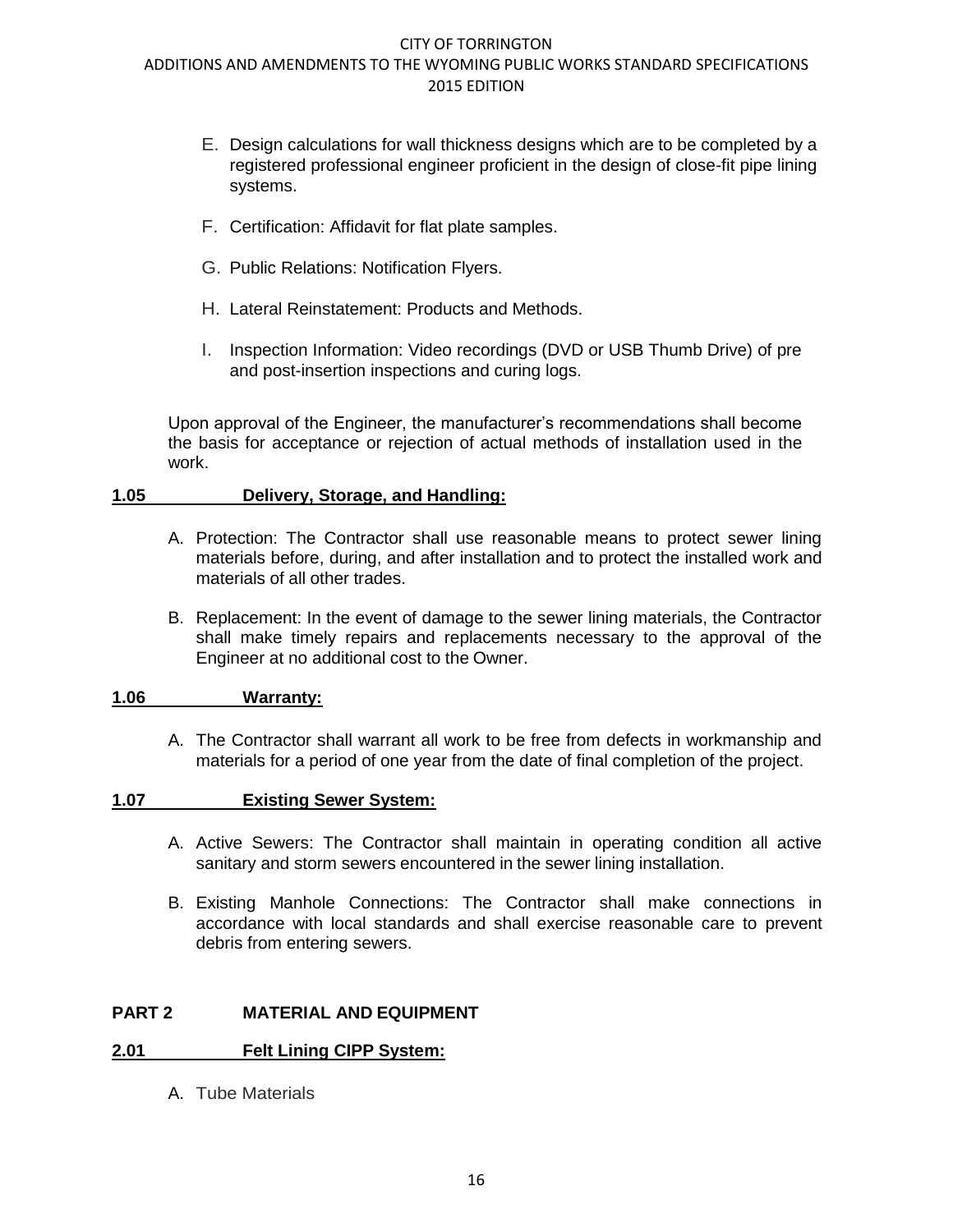- 1. The tube shall consist of one or more layers of an absorbent flexible needled felt or an equivalent nonwoven or woven or combination material, capable of carrying resin and withstanding the installation pressures and curing temperatures. The tube should be compatible with the resin system to be used on this project. The material should be able to stretch to fit irregular pipe sections, bridge missing pipe, and negotiate bends.
- 2. The tube should be fabricated to a size that, when installed, will tightly fit the internal circumference and the length of the original conduit. Allowances should be made for the longitudinal and circumferential stretching that occurs during placement of the tube.
- 3. The tube shall be uniform in thickness and when subjected to the installation pressures will meet or exceed the designed finish wall thickness.
- 4. Any plastic film applied to the tube on what will become the interior wall of the finished CIPP shall be compatible with the resin system used, translucent enough that the resin is clearly visible, and shall be firmly bonded to the felt material.
- 5. The tube shall be marked at regular intervals not to exceed 5 feet along its entire length. Markings shall also include the lining manufacturer's name or identifying symbol. The tubes must be manufactured in the United States.
- 6. The resin system shall be a corrosion resistant polyester, vinyl ester, or epoxy and catalyst system that when properly cured meets the minimum requirements given herein or those that are to be utilized in the design of the CIPP for this project.
- 7. The wall color of the interior CIPP surface shall be a light reflective color to allow detailed examination and inspection with closed circuit television (CCTV).
- 8. Seems in the tube shall be stronger than the non-seamed felt material.

#### **PART 3 STRUCTURAL REQUIREMENTS**

#### **3.01 Structural Requirements:**

- A. CIPP shall be designed as per ASTM F-1216 or ASTM F-2019. The CIPP design shall assume no bonding to the original pipe wall.
- B. The Contractor must have performed long-term testing for flexural creep of the CIPP pipe material installed by his Company. Such testing results are to be used to determine the long-term, time dependent flexural modulus to be utilized in the product design. This is a performance test of the materials (Tube and Resin) and general workmanship of the installation and curing as defined within the relevant ASTM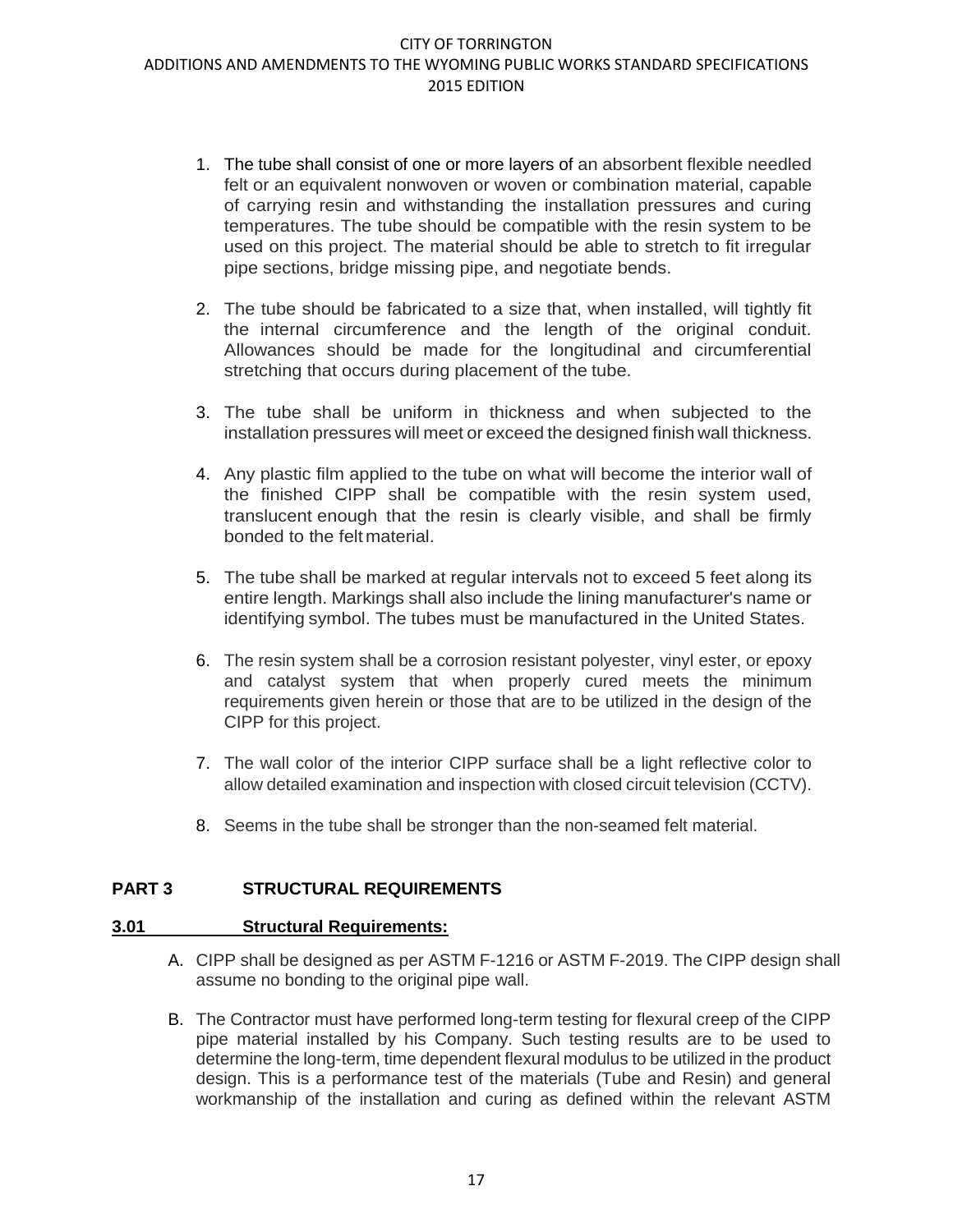standard. A percentage of the instantaneous flexural modulus value (as measured by ASTM D-790 testing) will be used in design calculations for external buckling. The percentage, or the long-term creep retention value utilized, will be verified by this testing. Retention values exceeding 50% of the short-term test results shall not be applied unless substantiated by qualified third party test data to the Owner's satisfaction. The materials utilized for the contracted project shall be of a quality equal to or better than the materials used in the long-term test with respect to the initial flexural modulus used in the CIPP design.

- C. The layers of the cured CIPP shall be uniformly bonded. It shall not be possible to separate any two layers with a probe or point of a knife blade so that the layers separate cleanly or the probe or knife blade moves freely between the layers. If the layers separate during field sample testing, new samples will be required to be obtained from the installed pipe. Any reoccurrence may cause rejection of the work.
- D. The cured CIPP material shall conform to the minimum structural properties listed below:
	- 1. Felt Liner

| Ι. | Modulus of Elasticity (ASTM D-790): | 250,000 psi |
|----|-------------------------------------|-------------|
|    | ii. Flexural Stress (ASTM D-790):   | 4,500 psi   |

iii. Mil thickness (ASTM D-3567): 6 Mil

# **PART 4. QUALITY ASSURANCE**

#### **4.01 Quality Assurance:**

- A. Chemical Resistance CIPP shall meet the chemical resistance requirements of ASTM F-1216. CIPP samples for testing shall be of tube and resin system similar to that proposed for actual construction. CIPP samples must meet these testingrequirements.
- B. CIPP Field Samples The Contractor shall prepare a sample of each installation of CIPP. These shall be restrained samples for diameters less than 18"; and flat plate samples for diameters larger than 18". The flat plate samples shall be taken directly from the wet out tube, clamped between flat plates and cured in the downtube. Restrained samples will be tested for thickness and initial physical properties; flat samples will be tested for initial physical properties only. Samples will be submitted by the Contractor to an independent third party laboratory. These test results must verify that the CIPP physical properties specified are met. Contractor shall be responsible for all costs associated with repair or replacement of failed work.
- C. Video inspection should confirm tightness of the fit of CIPP to the host pipe, and identify any imperfections. The finished liner shall be continuous over its entire length and be free of any visual defects.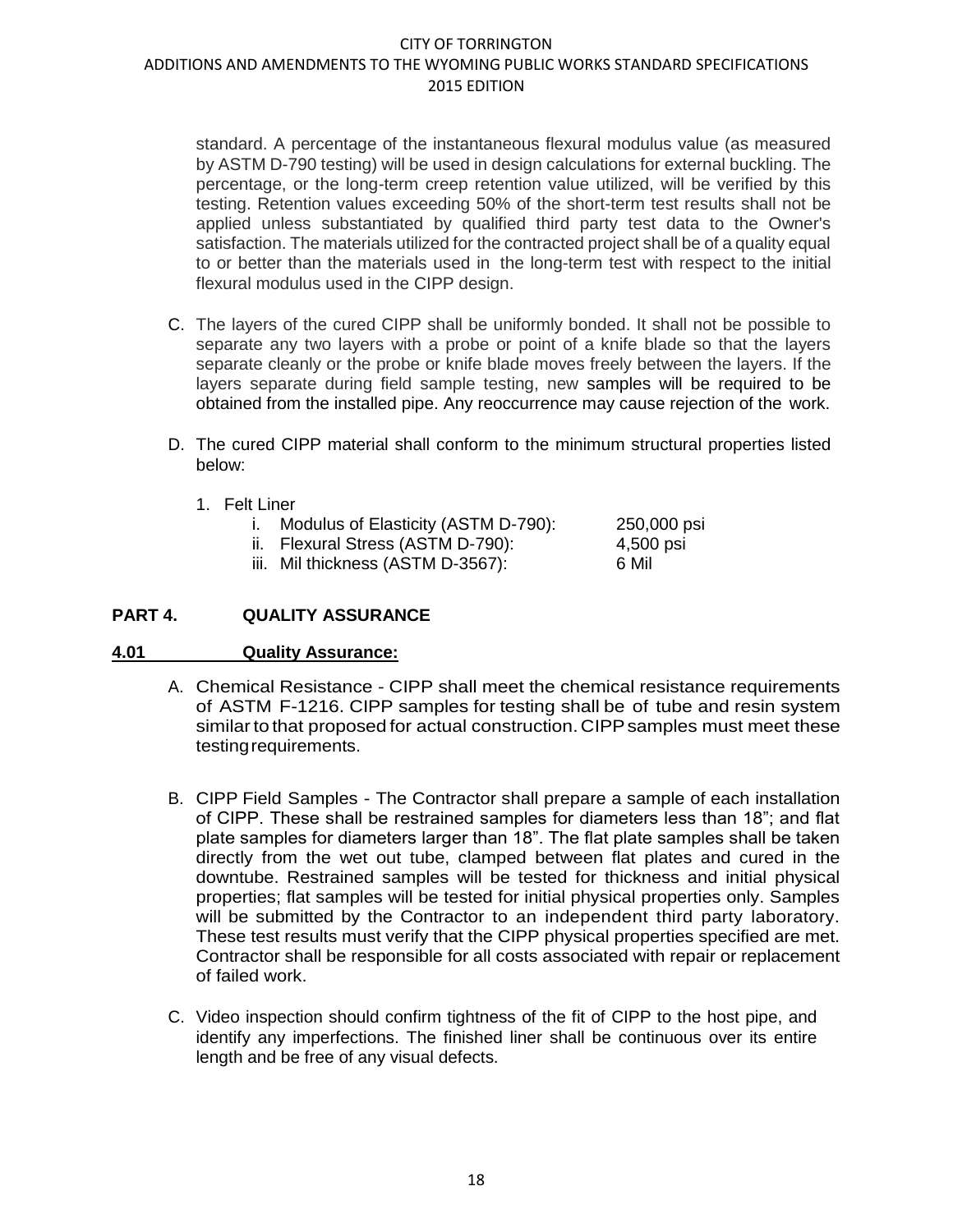- D. Wall thickness will be measured in accordance with ASTM D-5813 and D-3567. Porosity test will be conducted in accordance with APS Water Porosity Standard.
- E. Wrinkle height shall not exceed 2% of the host pipe diameter.
- F. Non-conforming work shall be subject to either a reduction in payment for that work proportional to the degree of non-conformance, or to replacement at the cost of the Contractor.

#### **PART 5 PREPARATION**

#### **5.01 Installation Responsibilities for Incidental Items:**

- A. Access Points: Contractor will locate and designate all manhole access points, open and make access points available for the work.
- B. Cleaning of Sewer Lines: The Contractor shall remove all roots and internal debris (including grease) from the sewer line prior to CIPP installation by any means necessary. The City of Torrington landfill or other approved location will be used for disposal of debris that is removed from the sewer during the cleaning process.
- C. Inspection of Pipelines: Inspection of pipelines shall be performed by National Association of Sewer service Companies (NASSCO) Pipeline Assessment and Certification Program (PACP)-certified personnel, experienced and trained in locating defects, breaks, obstacles, and service connections by CCTV.
- D. Infiltration: Minor infiltration is a normal condition sometimes encountered during the CIPP process. It is not a "changed condition" and should not be regarded as a reason for change orders. If in the opinion of the Engineer, infiltration is significant enough to adversely affect the curing process, chemical grouting or other remedies may be required. This additional work will be paid for by the Owner as a change order.
- E. Site Restoration: Areas damaged or modified by the work for this project shall be repaired or restored to a condition equal to or better than the original condition. Site restoration is incidental to the Work and shall not be regarded as a reason for change orders.
- F. Bypassing Sewage The Contractor, when required, shall provide for the flow of sewage around the section or sections of pipe designated for repair. Plugging the line at an existing upstream manhole and pumping the flow into a downstream manhole or adjacent system shall make the bypass. The pump(s) and bypass line(s) shall be of adequate capacity to accommodate the sewage flow. The Owner may require a detail of the bypass plan to be submitted.
- G. Public Relations: Contractor shall be responsible for contacting each home or business who will be affected by the construction activities and informing them of the work to be done and estimated timing for the work. Written notice shall be delivered to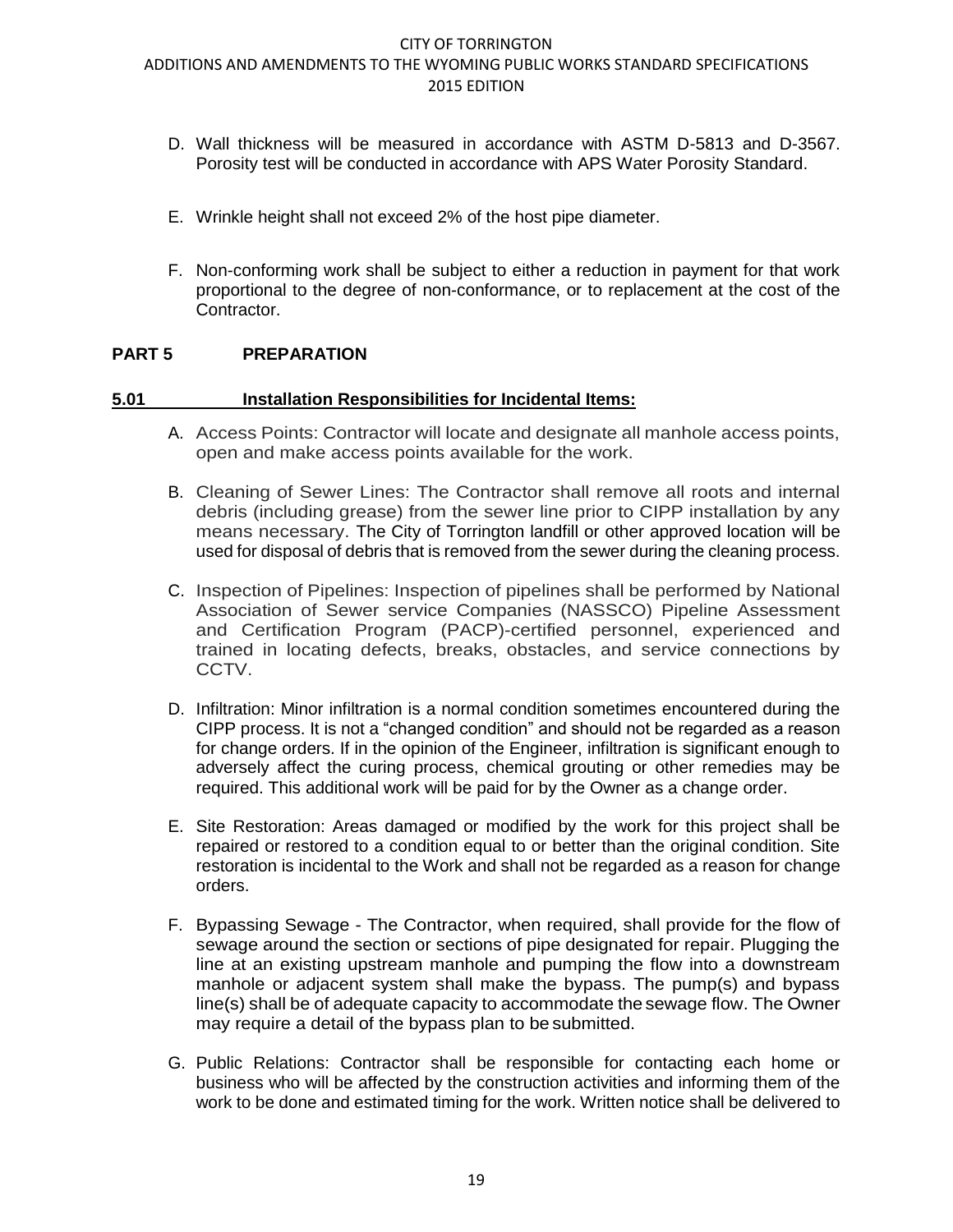each home or business at least 48 hours prior to installation. Notice shall include a local telephone number of the Contractor they can call to discuss the project, and how the homeowner or business will be affected. The written notice must be reviewed by the Owner prior to the start of any work. Customers should not be without service for more than a 12 hour period. Personal contact must be made with any home or business, which cannot be reconnected within the time stated in the written notice.

- H. Service Connections: Determine by dye test, running water or visual inspection whether connections are active or abandoned and provide results to Engineer prior to insertion. Engineer and Contractor shall agree prior to insertion which services are to be reopened. Only reopened services will be paid for.
- I. Process Water: The City of Torrington shall allow access to water for cleaning, installation and other process related items requiring water with use of a City hydrant meter and backflow assembly or at the City bulk water fill location. Cost of water is available upon request.

## **PART 6 INSTALLATION**

#### **6.01 Installation of Felt-Lining CIPP System:**

- A. CIPP installation shall be in accordance with ASTM F-1216, or ASTM F-l743, with the following modifications:
	- 1. Resin Impregnation The quantity of resin used for tube impregnation shall be sufficient to fill the volume of air voids in the tube with additional allowances for polymerization shrinkage and the potential loss of resin during installation through cracks and irregularities in the original pipe wall, as applicable.
	- 2. Tube Insertion The wet out tube shall be positioned in the pipeline using either inversion or a pull-in method as defined within relevant ASTM standards previously stipulated. If pulled into place, a power winch or its equivalent should be utilized and care should be exercised not to damage the tube as a result of pull-in friction. The tube should be pulled-in or inverted through an existing manhole or approved access point and fully extend to the next designated manhole or termination point.
	- 3. Temperature gauges shall be placed between the tube and the host pipe's invert position to monitor the temperatures during the cure cycle.
	- 4. Curing shall be accomplished by utilizing hot water under hydrostatic pressure or steam pressure in accordance with the manufacturer's recommended cure schedule. A cool-down process shall be conducted that complies with the resin manufacturer's specification.

#### **6.02 Lateral Connections and Drop Manhole Reinstatement:**

A. It is the intent of these specifications that lateral connections to homes or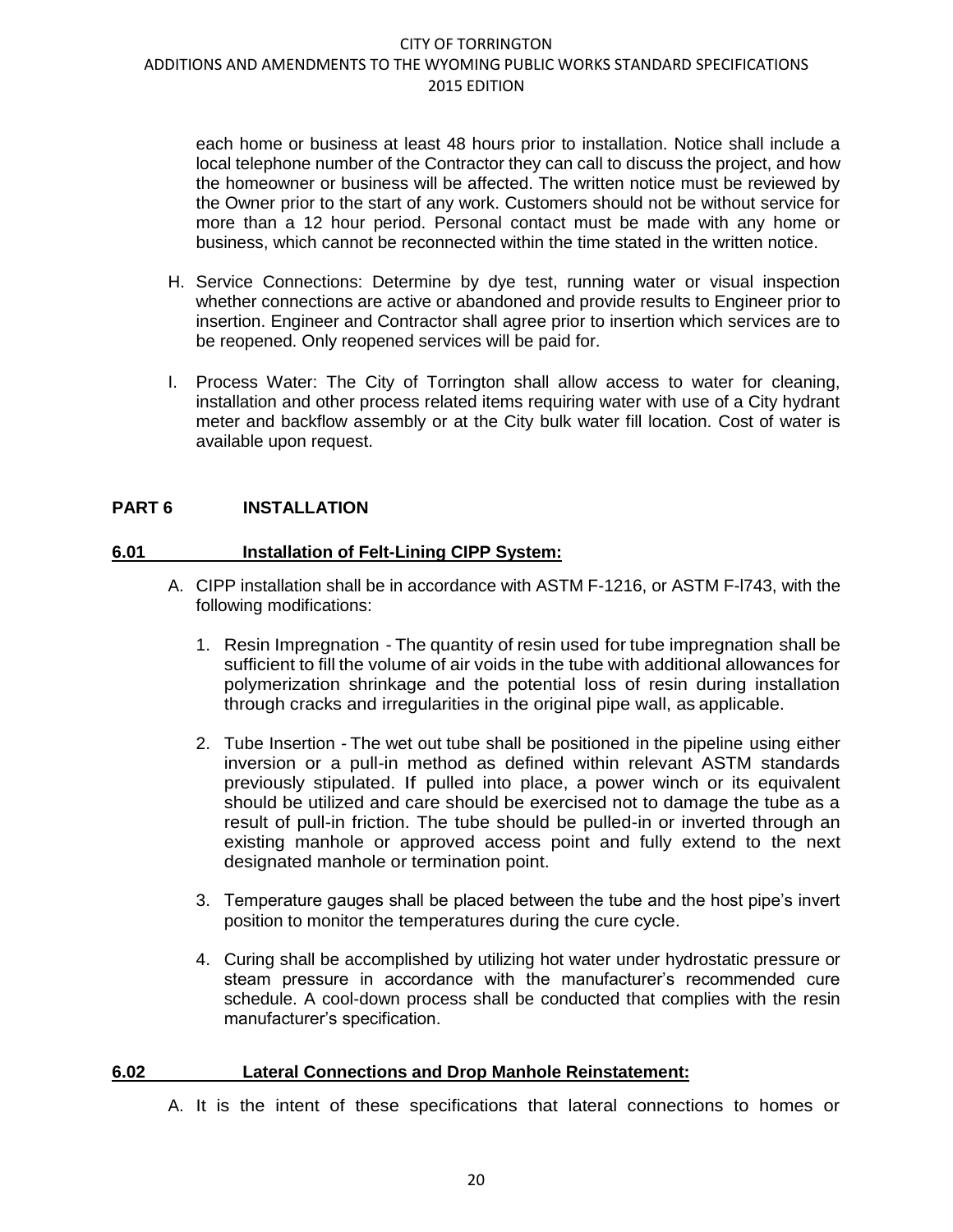businesses, any outside drop manholes be re-opened without excavation, utilizing a remotely controlled cutting device, monitored by a CCTV. The Contractor shall certify a minimum of two complete functional cutters, plus key spare components, are on the job site before each installation or can be quickly obtained. Engineer and Contractor shall agree with laterals to be reinstated. No additional payment will be made for excavations for the purpose of reopening connections and the Contractor will be responsible for all costs and liability associated with such excavation and restoration work.

## **PART 7 METHOD OF MEASUREMENT**

#### **7.01 Method of Measurement:**

- A. Measurement shall be made for CIPP liner using an accurate measuring device to determine the total number of lineal feet of pipe liner in place and accepted. Measurement shall be made from inside of manhole connection to inside of manhole connection, or to the outside of other structures.
- B. Measurement shall be made for service lateral connections by counting the number of reinstated laterals.

#### **PART 8 BASIS OF PAYMENT**

#### **8.01 Basis of Payment:**

The accepted quantity will be paid for at the contract unit price for:

| <b>PAY ITEM</b>                      | <b>UNIT</b> |
|--------------------------------------|-------------|
| <b>Pipe Liner Installation</b>       | Lineal Ft.  |
| <b>Reconnect Service Connections</b> | Each        |

**ADD** the following **SECTION 02702:**

## **SECTION 02702 – MANHOLE REHABILITATION (GROUT & EPOXY)**

#### **PART 1 GENERAL**

#### **1.01 Summary:**

A. This specification applies to and shall govern the coating and rehabilitation of deteriorated brick and concrete structures to repair voids and enhance structural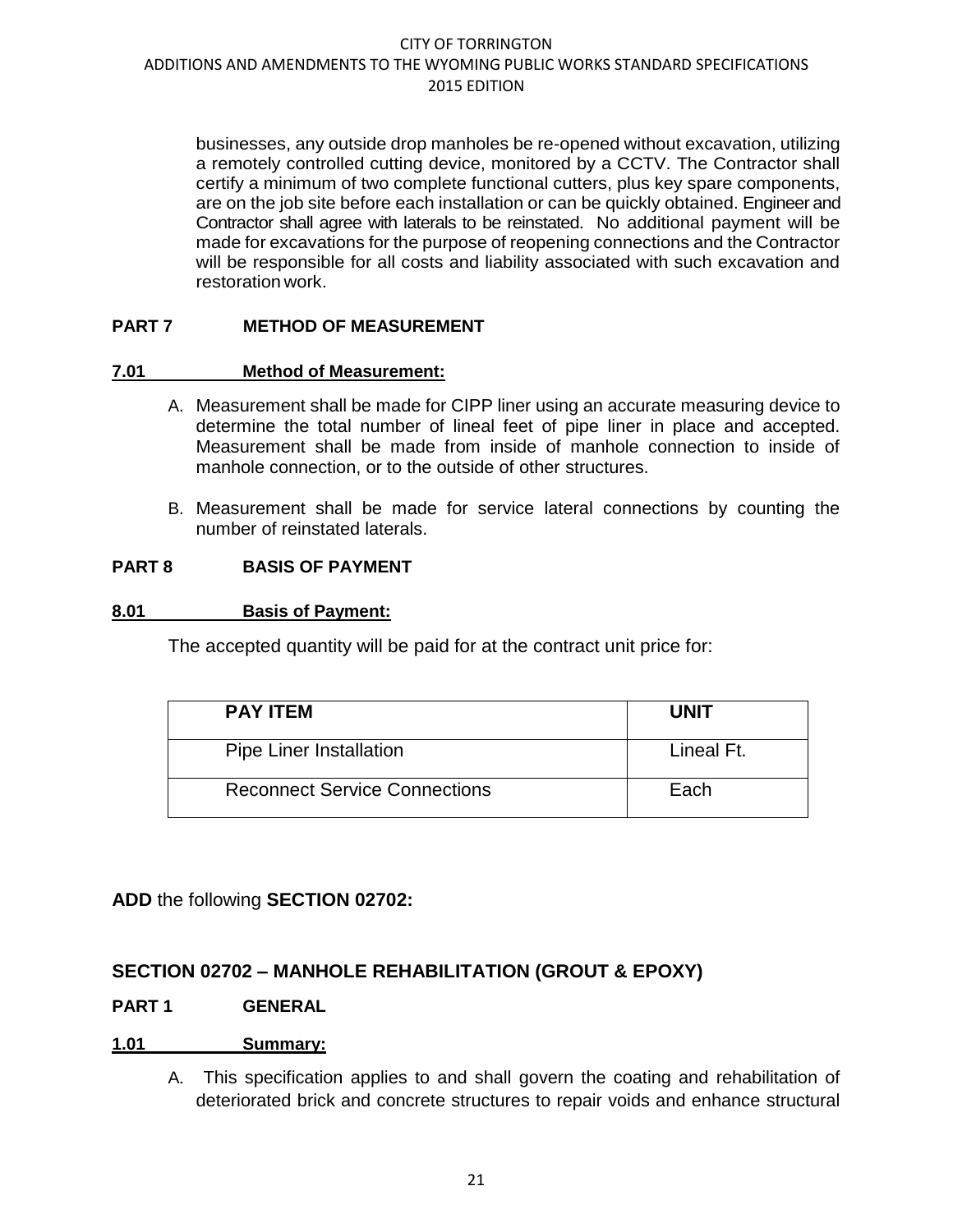integrity of the manholes in the City of Torrington's Sanitary Sewer Improvements Project. Manholes shall be repaired using industry standard materials (grout or hydraulic cement).

#### **1.02 References:**

This specification references the American Society for Testing and Materials (ASTM) standards and specifications, which are made a part hereof by such reference and shall be the latest edition and revision thereof.

- A. D-543 Test Methods for Resistance of Plastics to Chemical Reagents
- B. D-638 Tensile Properties of Plastics
- C. D-695 Compressive Properties of Rigid Plastics
- D. D-790 Flexural Properties of Unreinforced and Reinforced Plastics
- E. D-4060-95 Taber Abrasion Test
- F. D-4541 Pull-off Strength of Coatings Using a Portable Adhesion Tester
- G. D-2584 Volatile Matter Content
- H. D-2240 Durometer Hardness, Type O
- I. D-2990 Tensile, Compressive, and Flexural Creep and Creep-Rupture of **Plastics**
- J. C-109 Compressive Strength of Hydraulic Cement Mortars
- K. F-1216-09 Appendices X1-X7

#### Additional Standards

Mannings "n" Determination Creep Test for Long Term Properties APS Standard – Porosity Test Protocol

## **1.03 Submittals:**

- A. Product
	- 1. Material type and manufacturer to be used.
	- 2. ASTM references
	- 3. Manufactures recommended specifications (installation/application process including mixing, additives, set time, cure time, and all equipment required for product delivery).
	- 4. Manufacturers recommended procedure for handling and storing.
	- 5. Technical data sheets showing physical, chemical properties and chemical resistance.
	- 6. Detailed description of all required field testing process and procedures.
	- 7. Material Safety Data Sheets (MSDS).
	- 8. Third Party Testing results.
	- 9. Verification of minimum installation requirements from manufacturer
	- 10. Certification that backup installation equipment is available either on site or can be onsite the morning of the next business day.
- B. Installer
	- 1. Verification of "certified applicator" status.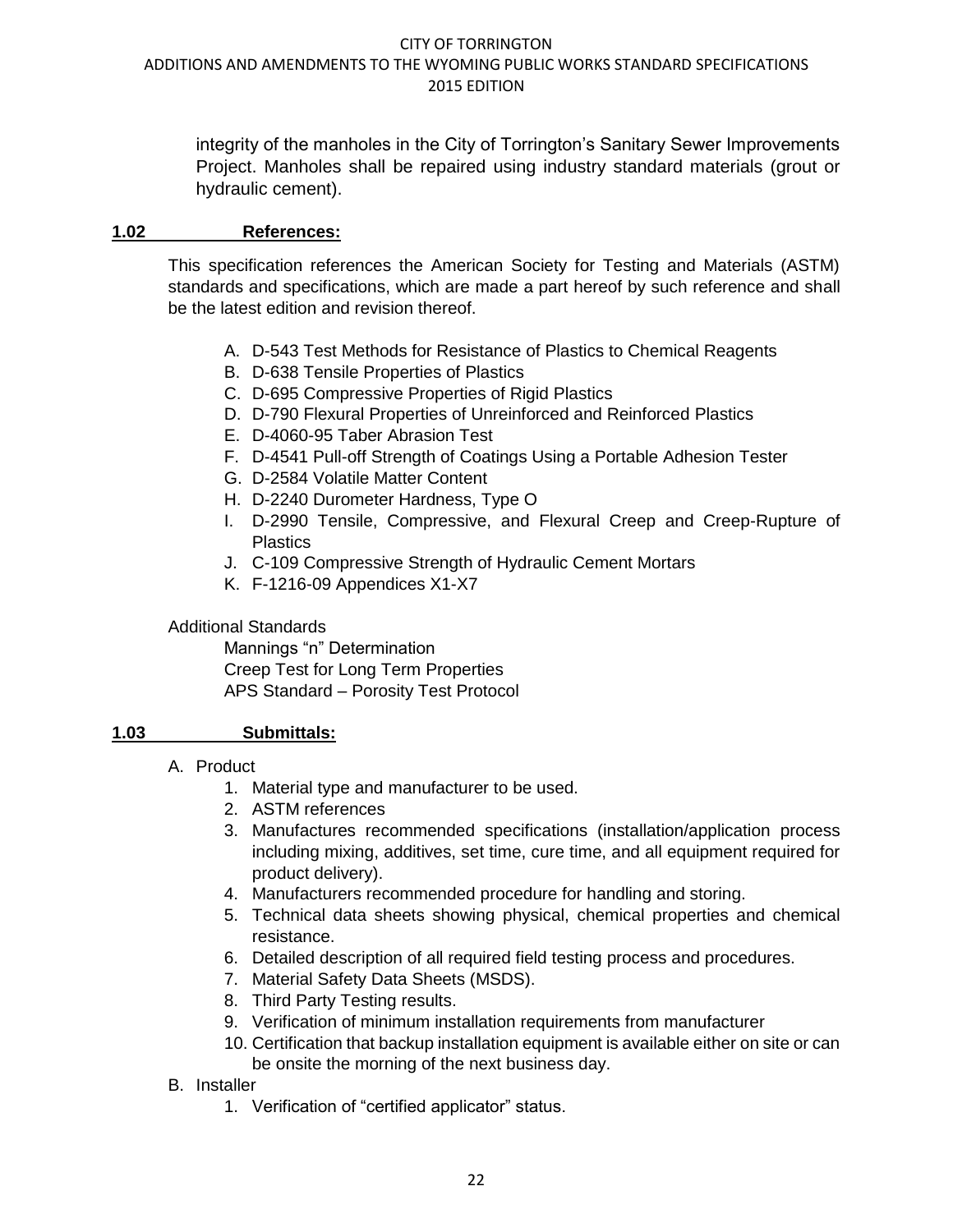#### CITY OF TORRINGTON

#### ADDITIONS AND AMENDMENTS TO THE WYOMING PUBLIC WORKS STANDARD SPECIFICATIONS 2015 EDITION

- 2. Verification of minimum installation requirements from manufacturer
- C. Manufacturer
	- 1. For resin based products, verification that the manufacturing company operates under ISO 9000:2000 certification.
	- 2. Certification that the products comply with the test specification.
- D. Approved Equals
	- 1. To be considered an approved equal, product will have to meet minimum characteristics of the applicable ASTM standards and be approved by the City.

#### **PART 2 PRODUCTS**

#### **2.01 Cementitious Repair Material (CRM):**

- A. The CRM shall be a factory blended, rapid setting, high early strength, calcium aluminate corrosion resistant non-shrink grout that is specifically formulated for use in the underground wastewater environment.
- B. The CRM shall be capable of being troweled or pneumatically spray applied.
- C. The CRM shall be mixed with water only and applied according to manufacturer recommendations.
- D. The CRM must be compatible with the Protective Coating Material that is going to be used. The CRM manufacturer must certify compatibility.
- E. The physical properties of the CRM shall meet the following minimum requirements: Compressive Strength (24 hours) 2500 psi Compressive Strength (28 days) 8000 psi Tensile Strength (28 days) 800 psi Flexural Strength (28 days) 1000 psi
- F. Apply to structure at a minimum thickness of  $\frac{1}{2}$  inch.

Approved Products:

Strong Seal MS2®C Strong Seal® Bench Mix Strong Seal High Performance The Strong Company, Inc. 4505 Emmett Sanders Road Pine Bluff, AR 71601

#### **2.02 Hydraulic Cement Material (HCM):**

A. The HCM shall be specifically designed to stop minor water infiltration and develop high early strengths.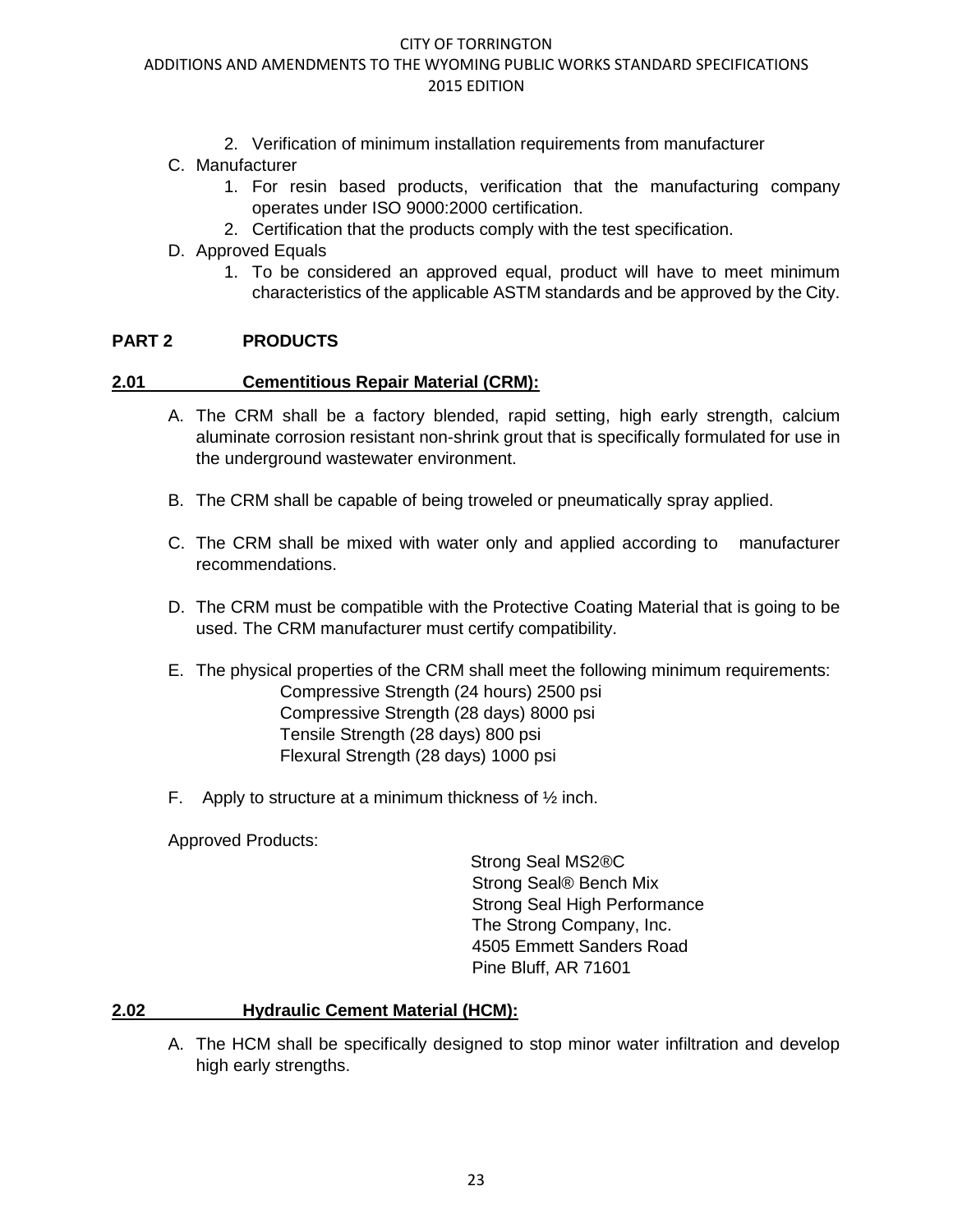- B. The HCM shall be capable of being hand mixed and applied in either a "wet" or "dry" state.
- C. The water used to mix the HCM should be clean and free of contaminants.
- D. The HCM should be formulated with calcium silicate, calcium aluminate cements, mineral fillers, and specially selected additives for set control.
- E. The HCM should be used according to the manufacturer recommendations.
- F. The physical properties of the HCM shall meet the following minimum requirements: Compressive Strength (1 hour) 400 psi Compressive Strength (24 hours) 1000 psi Pull out Strength 14,000 lbs. Set Time <1.0 mins

Approved Products:

Strong-Plug® The Strong Company, Inc. 4505 Emmett Sanders Road Pine Bluff, AR 71601 Custom Plug™ Standard Cement Materials, Inc.

#### **2.03 Chemical Grout Material (CGM):**

- A. The chemical grout shall be a semi ridged injection grout designed for sealing larger volume leaks in concrete cracks and fissures.
- B. The chemical grout shall be capable of filling voids, stabilize soils or gravel.
- C. The chemical grout shall be a two part system (grout and accelerator) that, when it makes contact with water, is designed to set-off and cut-off gushing water. Set times must be adjustable.
- D. The water used to activate the chemical grout must be in the range of pH 3-10 for proper cross-linking of the materials and optimum foam quality.
- E. Once cured, the chemical grout shall become closed cell polyurethane foam that is resistant to most organic solvents, mild acids, alkali, petroleum and microorganisms.
- F. The chemical grout physical properties when cured shall meet the following minimum requirements:

Density 8.75-9.17 lbs. /gal Tensile Strength 56 psi Compressive Strength 895 psi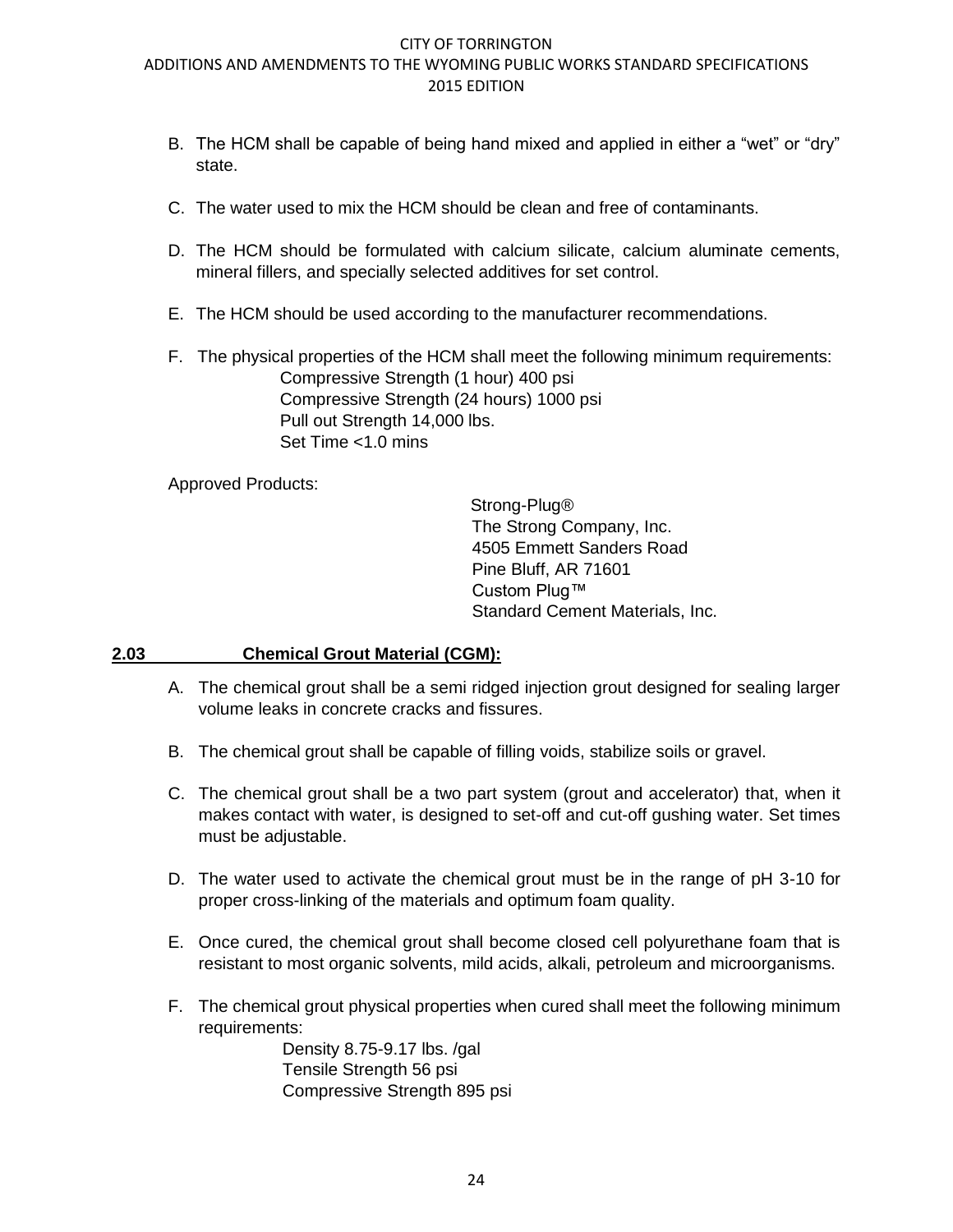Bending Strength 213 psi Bond Strength to Bending Bond Strength 28 psi Mortar Joints Shearing Bond Strength 255 psi Toxicity Non-Toxic Absorption (6 month immersion) 15 %

Approved Product:

Hydro Active Cut® Deneef Const. Chemicals, Inc. 5610 Brystone Dr. Houston, TX 77041

## **2.04 Protective Coating Material (PCM):**

- A. The PCM shall be a spray applied, ultra-high-build, self-priming polyurethane resin system.
- B. The PCM shall be 100% solids and VOC (Volatile Organic Compounds) free.
- C. The PCM shall have the ability to reinstate structural integrity, provide infiltration control, and supply chemical resistance to the structure.
- D. The PCM shall be a two component (A and B) resin system that uses a heated plural component spray system. After the components are mixed, the PCM shall gel in about 10 seconds with a "tack-free" condition after one minute.
- E. In its final state, the PCM shall be rigid and capable of being applied at any thickness in a single mobilization.
- F. The physical properties of the PCM shall meet the following minimum requirements: Flexural Modulus (short-term) 730,000 psi Flexural Modulus (long-term) 529,000 psi Flexural Strength 14,000 psi Compressive Strength 19,000 psi Tensile Strength 7,400 psi Tensile Modulus 420,000 psi Elongation 4% at break Manning's "N" Factor .009 Abrasion (Taber CS17) 17.7 mg loss Hardness, Shore D 90 Density 87 lbs. /cf Adhesion to concrete substrate failure

Approved Product: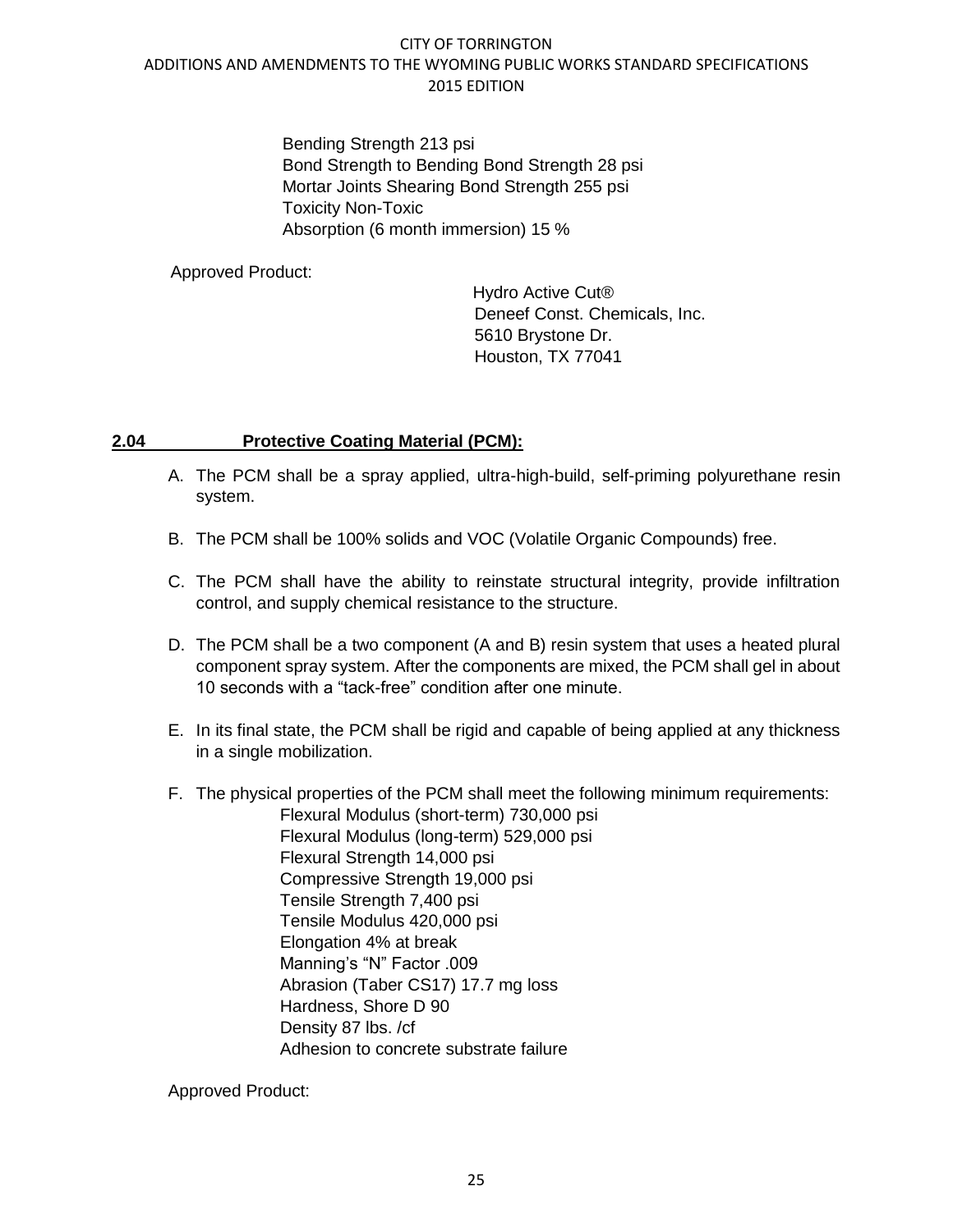SprayWall™ Sprayroq, Inc. 4707 Alton Court Birmingham, AL 35210

#### **PART 3 EXECUTION**

#### **3.01 Installation:**

- A. Prior to repair operations, the City and the Contractor shall review and confirm the condition of each structure and agree on the appropriate repair methods.
- B. Pressure wash and clean structure. Fill any missing sections and voids with brick and/or a Cementitious Repair Material (CRM) as necessary.
- C. Remove existing ladder rungs prior to rehabilitation.
- D. Stop any infiltration using appropriate products and methods (i.e., hydraulic cement and/or injection of chemical grout).
- E. Apply correct repair product (refer to part 2 above) or an engineer approved equal to the structure. Repair products shall be applied per manufacturer's recommendations.
- F. Surface shall be troweled smooth then given a "broom finish".
- G. Required protective coatings shall be applied a minimum of 48 hours after cementitious repair materials. Apply a minimum of 125 mils thickness of a Protective Coating Material (PCM), (i.e., The SprayWall Lining System as manufactured by SprayRoq, Inc.) or approved equal.
- H. The City shall make a final visual inspection. Any deficiencies in the finish coating shall be marked and repaired according to manufacturer recommendations.
- I. Thickness testing of the CRM shall be done during the application by the use of a thickness gauge (example: nail or bar).

#### **PART 4 BASIS OF PAYMENT**

#### **4.01 Basis of Payment:**

A. Rehabilitation of manholes shall be measured per vertical foot of manhole, and shall include rehabilitation of the floor/shelf in addition to structure walls. Also included in this pay items is the removal of existing ladder rungs prior to rehabilitation.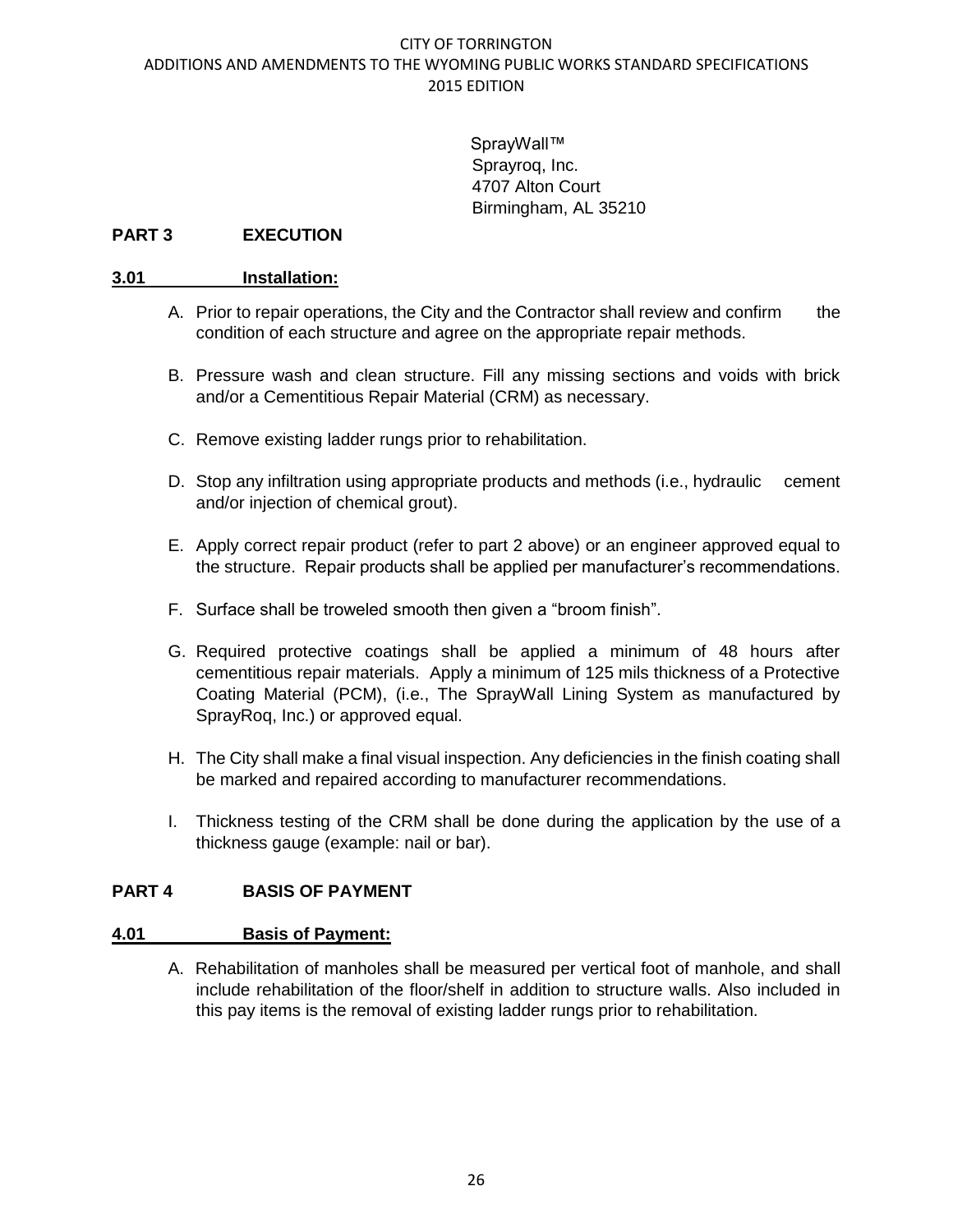# **SECTION 02725 – STORM DRAINS AND CULVERTS**

# **2.01 – Materials:**

## **AMEND** part A to read:

A. Pipe used in new storm drain construction shall be Hancor Hi-Q Sure-Lok™, or equal, unless otherwise indicated in the Special Provisions. All other storm drain installations shall be in accordance with the specifications set forth to follow.

# **E. HIGH DENSITY POLYETHYLENE (HDPE) PIPE**

## **AMEND** part E item 1 to read:

1. The use of HDPE pipe and fittings shall be as approved by the Engineer unless otherwise indicated in the Special Provisions.

## **ADD** item 3 to part E:

3. HDPE pipe and fittings shall conform to the requirements of ASTM F1759-97(2004) Standard Practice for Design of HDPE Manholes for Subsurface Applications.

## **F. MANHOLES**

**AMEND** part F item 1 to read:

2. Manholes shall be constructed of precast concrete rings with frames and covers and steps in accordance with details shown on City of Torrington Standard Drawings #19 (Standard Precast Manhole) and #22 (Standard Precast Manhole Under 7'-0" Deep).

## **G. RINGS AND COVERS**

**AMEND** heading G part 1 to read:

1. Rings and covers shall be Deeter No. 1256-1258 or equivalent, unless otherwise indicated in the Special Provisions. Manhole lids shall be stamped with "STORM".

# **K. INLETS AND CATCH BASINS**

**AMEND** heading K part 1 to read:

1. Inlet frames and gratings shall be standard cast iron frames and grates of the design shown on the drawings or as indicated in the Special Provisions. Unless other specified, grates shall be Neenah R-3246-AR, or equivalent.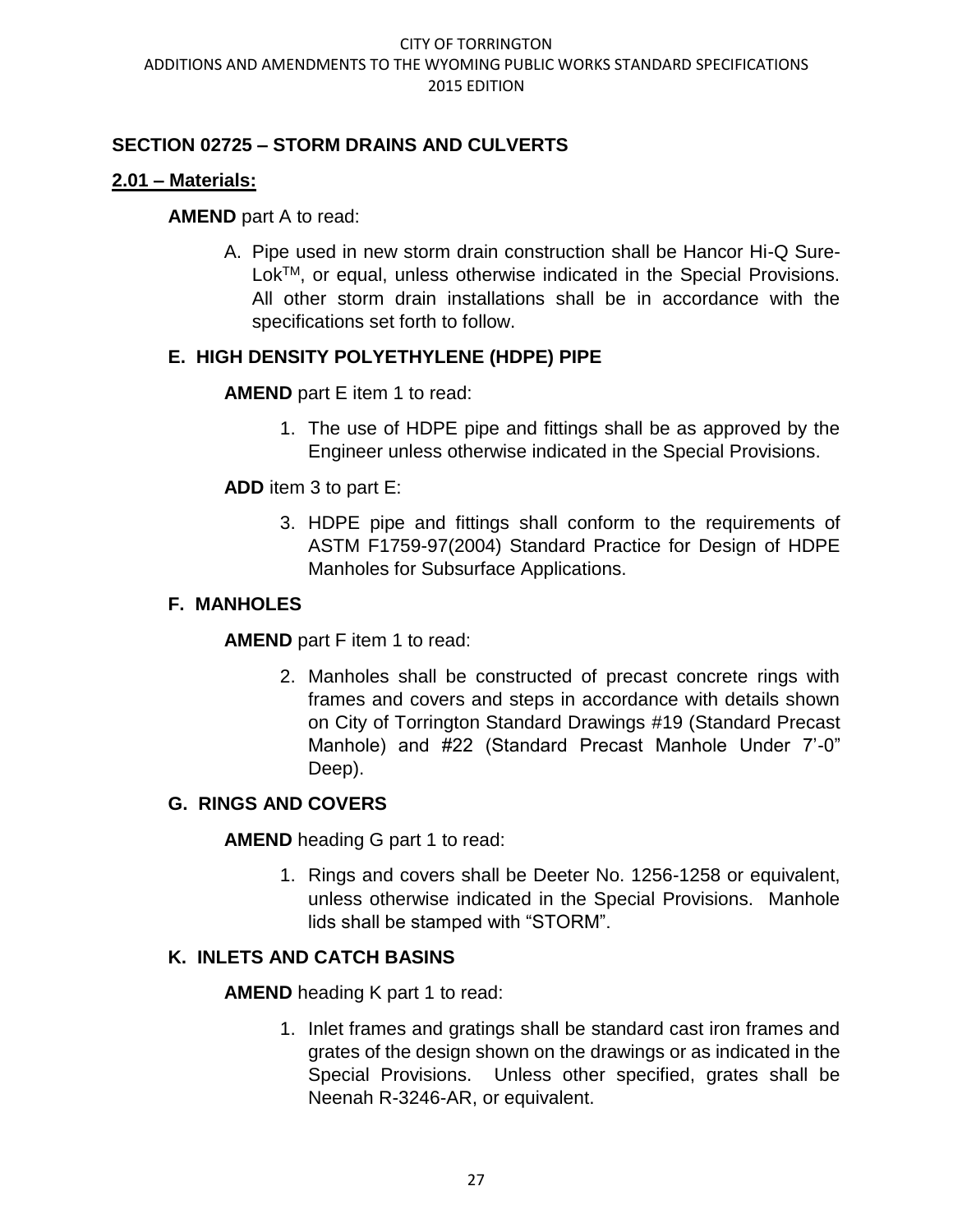# **SECTION 02776 – CONCRETE SIDEWALKS, DRIVEWAY APPROACHES, CURB TURN FILLETS, VALLEY GUTTERS AND MISCELLANEOUS NEW CONCRETE CONSTRUCTION**

## **1.01 – Summary:**

**AMEND** last sentence in part A to read:

See applicable City of Torrington Standard Drawings.

# **2.01 – Materials:**

**AMEND** last sentence in part A to read:

Unless otherwise indicated in the Special Provisions, all items shall be Class 4000.

# **3.04 – Placing and Finishing Concrete:**

**AMEND** part D item 3 to read:

3. When the concrete has hardened sufficiently, the surface shall be given a broom finish. The broom shall be of an approved type. The strokes shall be square across the concrete from edge to edge on sidewalks and parallel with the curb line on curb and gutter, adjacent strokes shall be overlapped. Strokes shall be made without tearing the concrete. The broom finish shall produce regular corrugations not over one-eighth inch (1/8") in depth.

# **3.06 – Protection:**

**ADD** the following part:

C. Concrete shall not be subjected to vehicular wheel loading for a period of seven (7) days following placement, except as approved by the Engineer.

# **3.10 – Tolerances:**

**AMEND** part D to read:

3. Final elevation shall not depart from plan elevation by more than 1/4 inch.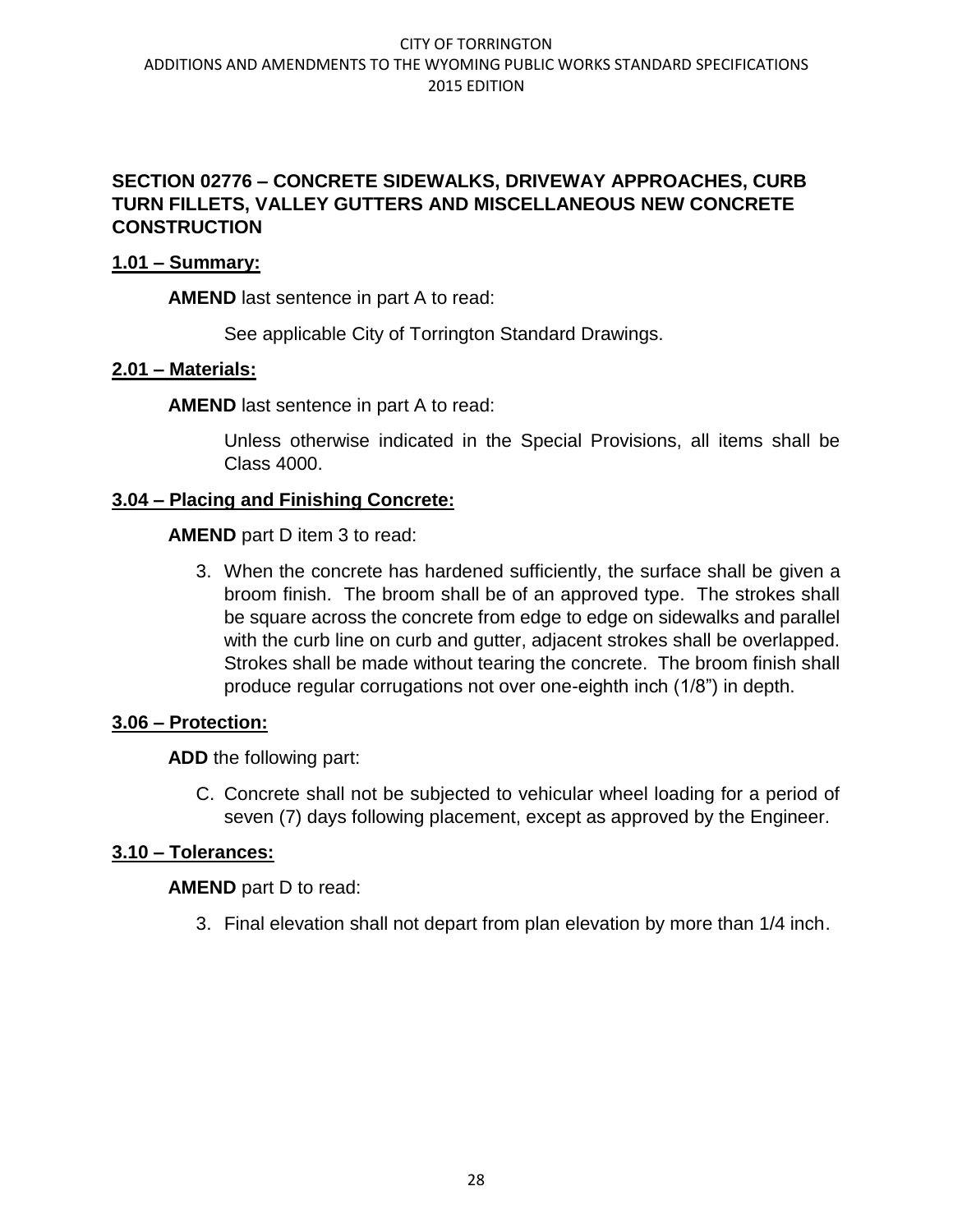# **DIVISION 3: CONCRETE**

# **SECTION 03304 – PORTLAND CEMENT CONCRETE**

## **2.04 – Coarse Aggregate:**

**ADD** to part A:

Unless otherwise indicated in the Special Provisions, all coarse aggregate shall be Grade 57.

**ADD** the following parts and items:

- D. Determine coarse aggregate soundness in accordance with ASTM C 88.
	- 1. Weight loss not exceeding 12 percent by weight when subjected to 5 cycles of sodium sulfate or 18 percent by weight when subjected to 5 cycles of magnesium sulfate.
- E. Determine alkali-silica reactivity in accordance with ASTM C 289. Do not use aggregates determined either potentially or actually deleterious unless service records have shown the aggregates to be innocuous and Engineer approves.

## **2.05 – Fine Aggregate:**

**ADD** the following parts and items:

- C. Determine fine aggregate soundness in accordance with ASTM C 88.
	- 1. Weight loss not exceeding 10 percent by weight when subjected to 5 cycles of sodium sulfate or 15 percent by weight when subjected to 5 cycles of magnesium sulfate.
- D. Determine alkali-silica reactivity in accordance with ASTM C 289. Do not use aggregates determined either potentially or actually deleterious unless service records have shown the aggregates to be innocuous and Engineer approves.

## **2.07 – ACI Mix Design:**

**ADD** the following part:

C. Unless otherwise indicated in the Special Provisions or approved by the Engineer, concrete shall be a six (6) sack mix, minimum twenty-eight (28) day strength of 4,000 psi and four and one-half inch (4-1/2") maximum slump with five to seven percent (5-7%) air entrainment.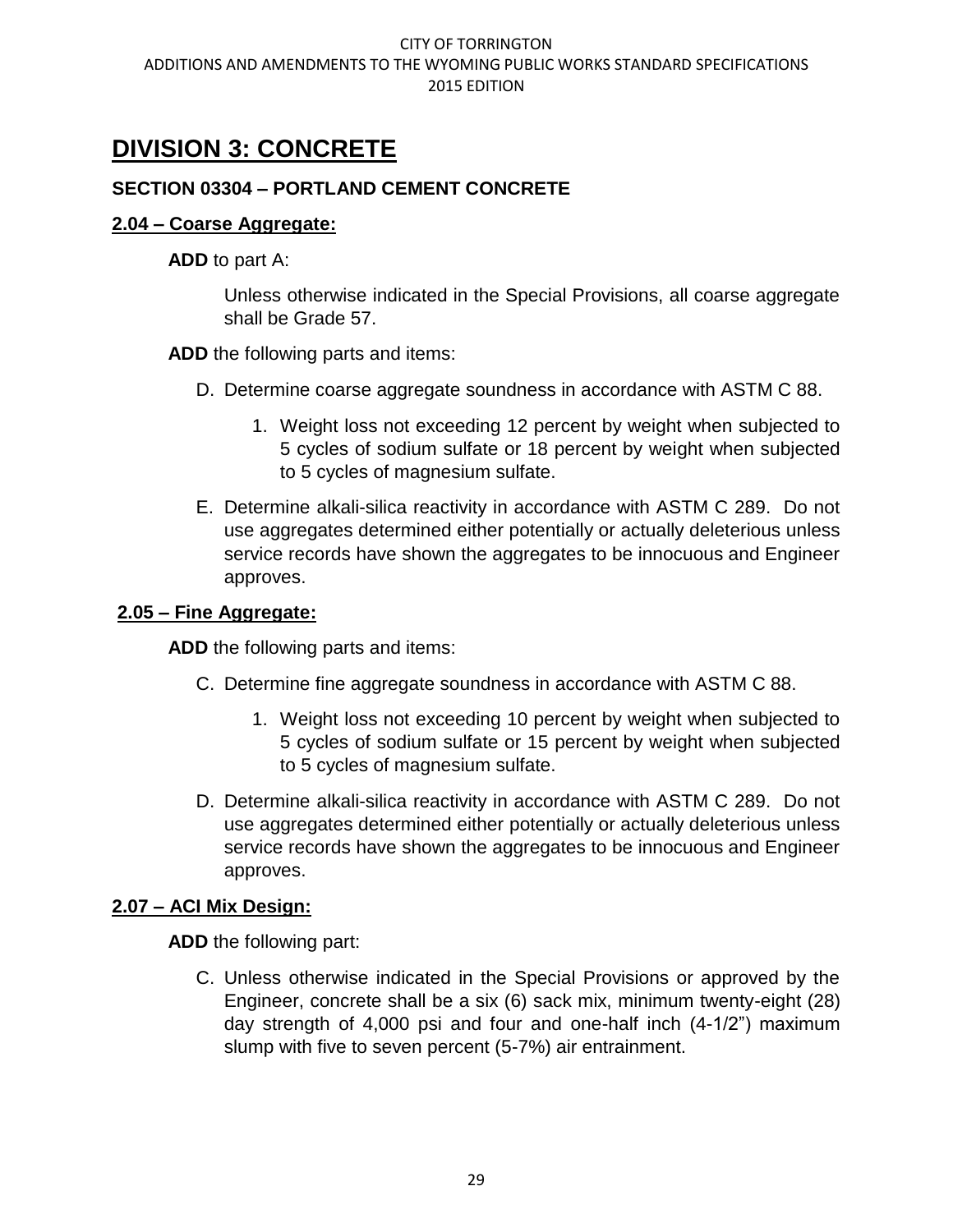# **SECTION 03304 – CONCRETE WORK**

## **1.01 – Summary:**

**AMEND** part A to read:

Concrete placement operations for cast-in-place slabs on grade, slabs on fill, structural frame, drive approaches, curb and gutter, sidewalk, and other concrete components.

## **3.08 – Control Testing:**

**ADD** the following parts:

- D. Engineer may require a set of at least three standard six-inch test cylinders made and tested for every concrete placement.
- E. Engineer may require one test for air content of the concrete for each batch of concrete placed in the work. An air content test shall also be made each time a compression test cylinder is made.

## **SECTION 03600 – GROUT**

## **2.02 – Portland Cement Grout:**

#### **AMEND** part A to read:

A. Grout shall be 4 sack mix, Type II Portland Cement Concrete, 65% sand, 35% pea gravel, 5" to 7" slump with 5% to 7% air entrainment.

## **ADD** the following SECTION:

## **SECTION 09080 – CHAIN LINK FENCING**

#### **2.01 – Materials:**

- A. All fencing, wire, gates, posts, rails, and accessories shall be galvanized to ASTM A-525 G-90.
- B. All pipe shall be schedule 40.
- C. Chain link fabric shall be 9 gage, 2" mesh, 6' tall, closed loop top and bottom.
- D. Line posts shall be 2" O.D., corner or brace posts shall be 3" O.D., gate posts shall be 4" O.D. and brace rail shall be 1-1/2" O.D.